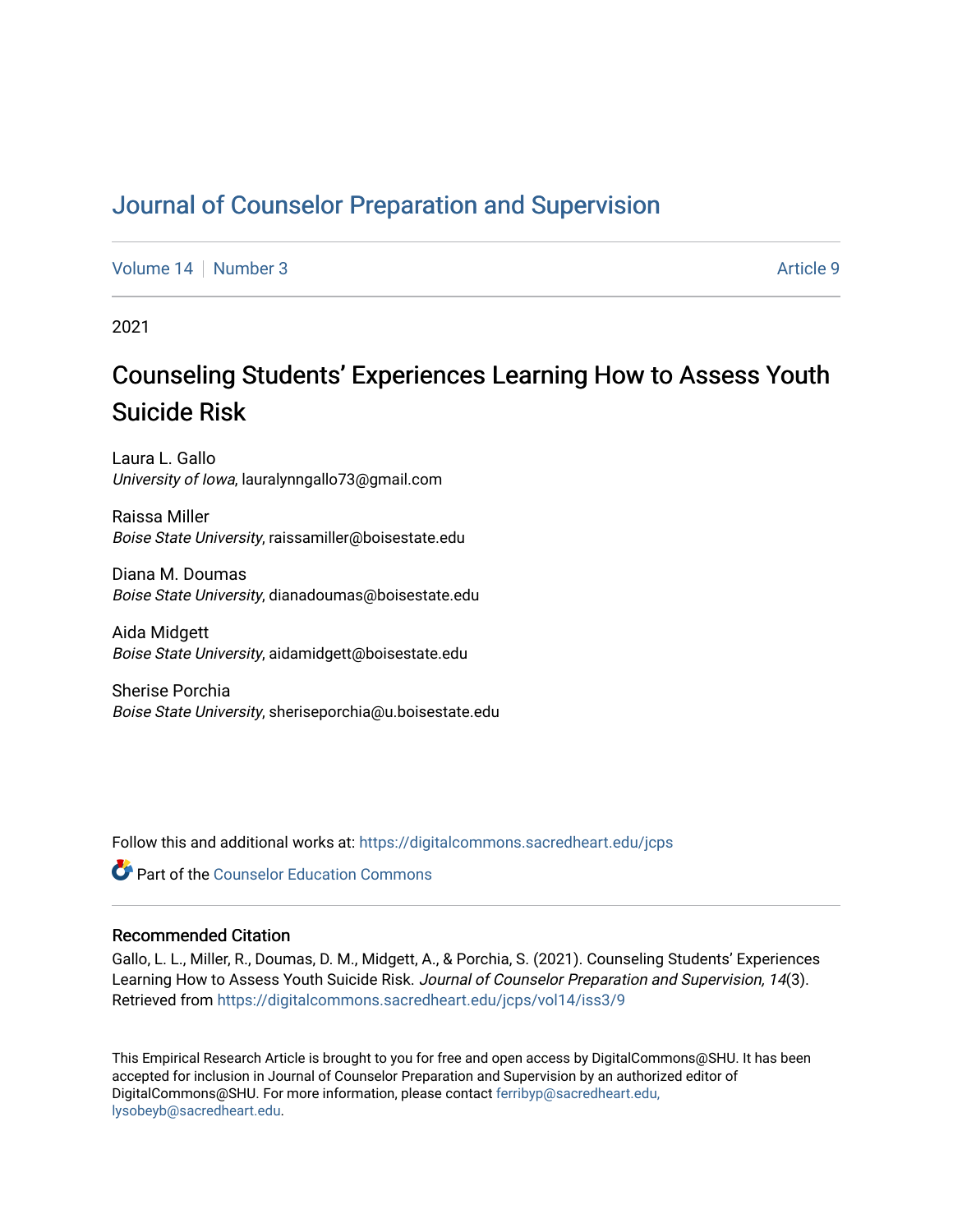# Counseling Students' Experiences Learning How to Assess Youth Suicide Risk

# **Abstract**

Suicide rates continue to rise in the United States, especially within our youth population. Preparing counselors to confidently address suicide risk with their clients is crucial in suicide prevention. The authors conducted a phenomenological investigation of a youth suicide prevention course with 10 counseling students. The course included both a didactic component and an experiential component. We extracted four themes suggesting students believe a) suicide assessment is integral to the counselor role b) suicide is a complex phenomenon; c) the course enhanced self-efficacy; and d) interactive activities supported learning. Implications focusing on the importance of building self-efficacy in risk assessments, incorporating role-plays, and acknowledging the emotions that surround the topic of suicide are provided.

# Keywords

suicide, counselors-in-training, suicide prevention, self-efficacy, suicide assessment

# Author's Notes

This project was supported by the Health Resources and Services Administration (HRSA) of the U.S. Department of Health and Human Services (HHS) under grant number G02HP30576, Behavioral Health Workforce Education and Training, award amount of \$214,270.00. This information or content and conclusions are those of the author and should not be construed as the official position or policy of, nor should any endorsements be inferred by HRSA, HHS or the U.S. Government.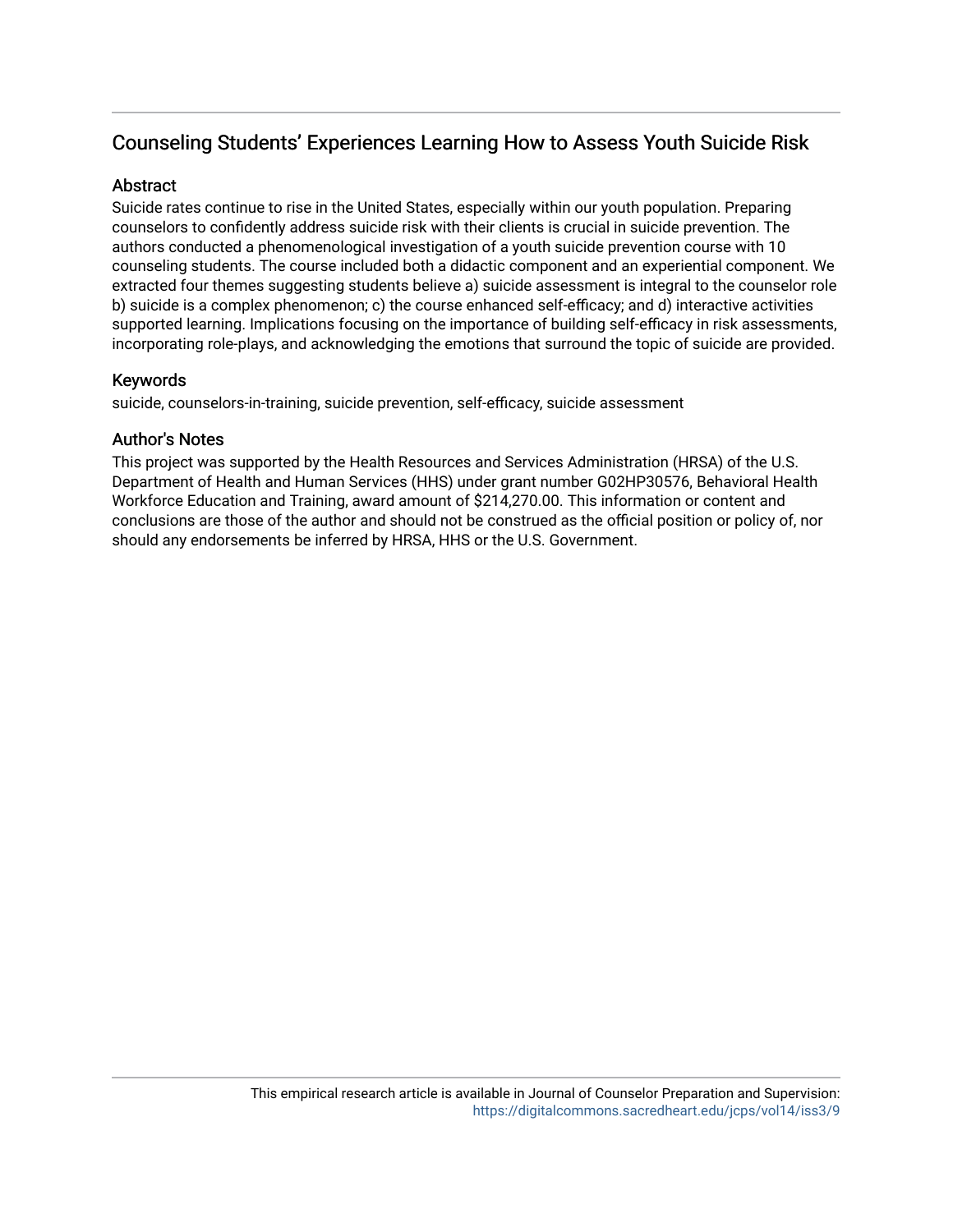### **Counseling Students' Experiences Learning How to Assess Youth Suicide Risk**

Suicide is the second leading cause of death among adolescents in the United States, with an estimated 6,807 youth aged 14-24 dying by suicide in 2018 (Centers for Disease Control [CDC], n.d.). National statistics indicate that 18.8% of high school students report seriously considering attempting suicide and 8.9% report having attempted suicide in the past year (Ivey-Stephenson et al., 2020). In addition, suicide rates continue to rise for marginalized groups. Suicide rates for American Indian youth continue to have the highest rates at 29 per 100,000 in 2018 (CDC, n.d.). In addition, 46.8% of lesbian, gay, or bisexual youth reported seriously considering attempting suicide within the previous 12 months according to the latest national Youth Behavior Risk Survey (Johns et al., 2020). Based on these statistics, the likelihood of a counselor working with adolescent clients who are experiencing suicidal ideation is very high. In fact, data suggest that one of the most common reasons for referrals to school-based mental health clinics is suicidal ideation or a suicide attempt, with 31% of clients presenting with suicidal ideation (Soleimanpour, et al., 2010). Similarly, in a recent survey of college counseling centers, 36% of students receiving counseling services reported seriously considering attempting suicide and 11.5% reported they had made a suicide attempt (Center for Collegiate Mental Health [CCMH], 2019). These statistics suggest that approximately one third of adolescents seen by counselors in settings serving youth may be experiencing some form of suicidality. Additionally, practitioners report that working with clients who have suicidal behaviors is the most taxing part of clinical practice (King, et al., 2013). Further, student counselors experience more severe reactions to client suicide than experienced counselors (McAdams & Foster, 2000). Thus, youth suicide prevention is an important area in counselor preparation, both to assist counselors-in-training to work with clients experiencing suicidal ideation and to prepare them for counseling practice.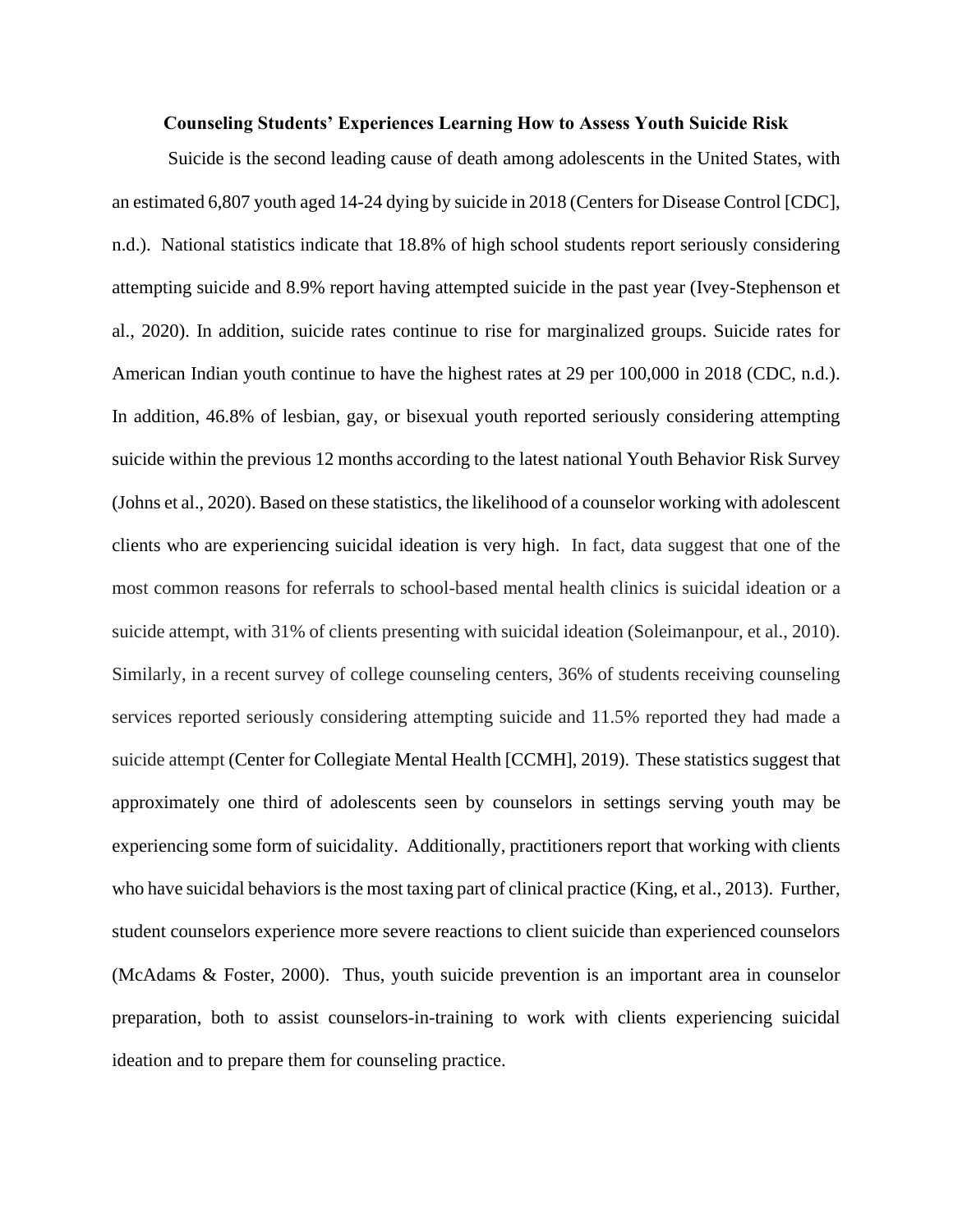Counselor educators and supervisors are tasked with training future counselors to competently assess their clients for suicide risk and have an ethical obligation to ensure students are able to assess and manage their client's welfare (American Counseling Association, 2014).

The American Association of Suicidology (AAS) recommends suicide training programs for mental health professionals that include skill observation through supervision and measurement with a skills-based demonstration such as role-playing (Schmitz et al., 2012). Results from a survey of professional counselors, however, indicated that 27% of counselors reported having either "no" or "minimal" training in suicide risk assessment (Wachter Morris & Barrio Minton, 2012). These findings indicate a shortfall in counselor education related to suicide prevention

### preparation.

The ability of the counselor to respond to suicidal behavior requires a unique skill set that has to be practiced during training (Neimeyer, et al., 2001). Students need a variety of experiences and opportunities, as well as skill-specific feedback to gain confidence in their ability to address client suicide. Researchers have found that an instructional approach that combines both didactic and experiential activities may be effective in increasing counselor-intraining knowledge, perceived ability to help clients experiencing suicidal ideation, and self-

efficacy related to suicide assessment and intervention skills (Gallo, et al., 2019). Further, recently researchers who have examined suicide training experiences among counseling students have shown that students who receive training prior to practicum reported less anxiety and more confidence to assess clients experiencing suicidal ideation than students who reported no training

(Binkley & Leibert, 2015; Shannonhouse et al., 2018). Additionally, positive relationships between the counselor educator and trainee lessen student anxiety (Miller, et al., 2013).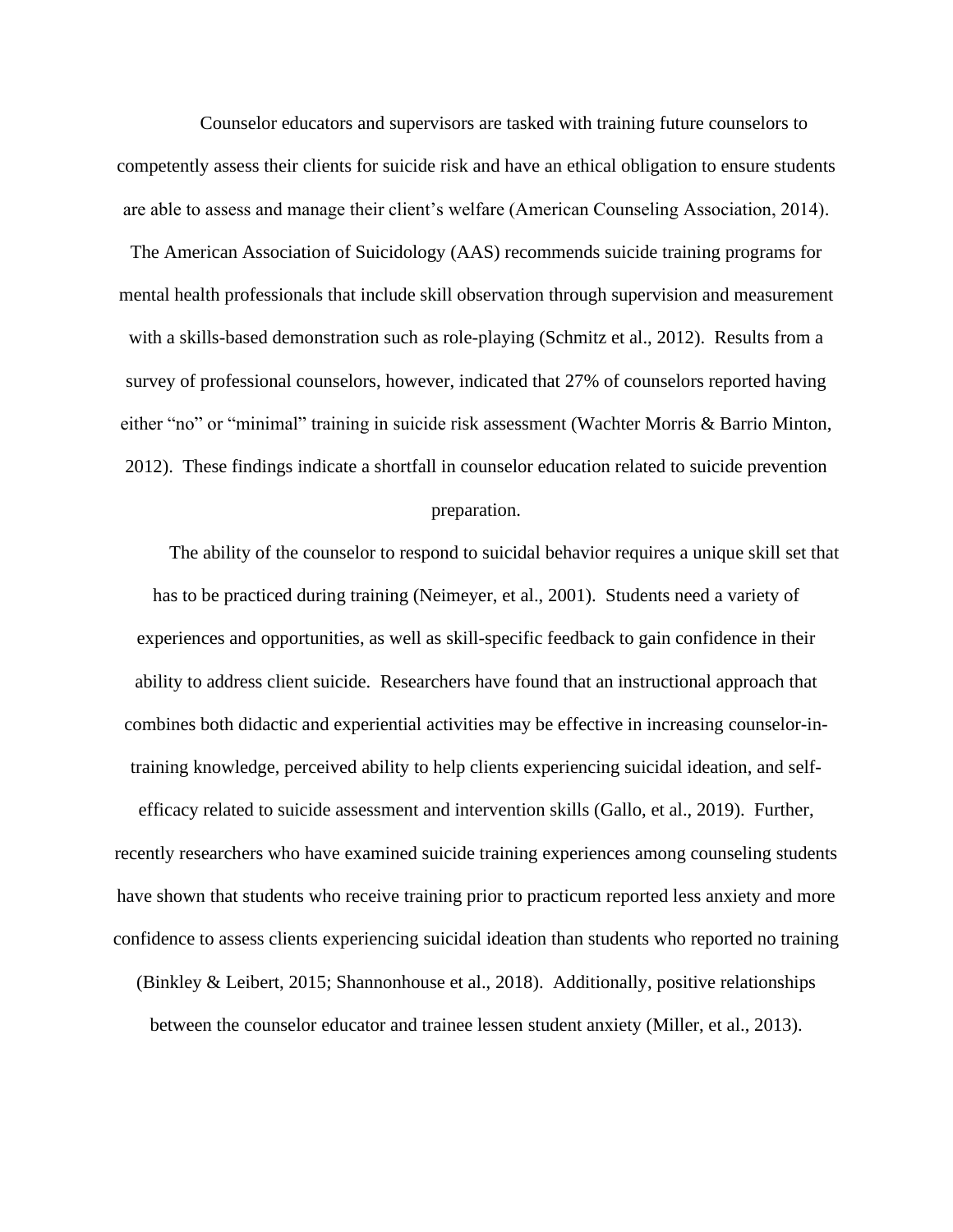Although researchers have demonstrated suicide intervention skills training increase counselors' competence and comfort in youth suicide assessments (Gallo et al., 2019; Neimeyer et al., 2001: Shannonhouse et al., 2018), andragogy and approaches related to the teaching and evaluation of suicide assessment in counselor education is limited (Barrio Minton & Pease-

Carter, 2011). The limited research on instructional methods suggests the use of mock counseling sessions gives students opportunities to practice their skills, enhances performance outcomes, and decreases apprehension working with clients struggling with suicide (Daniels  $\&$ Larson, 2001; Shannonhouse et al., 2018). Further, instructional methods that combine didactic and experiential (i.e., role-plays) components may be effective in increasing counseling selfefficacy related to the teaching of suicide prevention (Gallo et al., 2019) and crisis intervention strategies (Sawyer, et al., 2013).

Despite the importance of suicide prevention training, research evaluating suicide prevention training in counseling programs is sparse. In a recent study, Shannonhouse et al. (2018) explored the impact of the Applied Suicide Intervention Skills Training (ASIST) with a sample of 126 counselors-in-training. ASIST is a 15 hour training that includes didactic information and structured role-plays with feedback. Results indicated participants reported improvement in knowledge, attitudes, and self-reported ability to identify appropriate helper responses at a 3-month follow-up. Although this study provides some support for using the ASIST program with counseling students, this study did not focus specifically on youth suicide prevention. Further, the authors suggest that ASIST training may be most beneficial for students who have not yet entered practicum or internship.

To further address the need for youth suicide prevention training in counselor education programs, the authors developed a one-credit Youth Suicide Prevention course (Gallo et al.,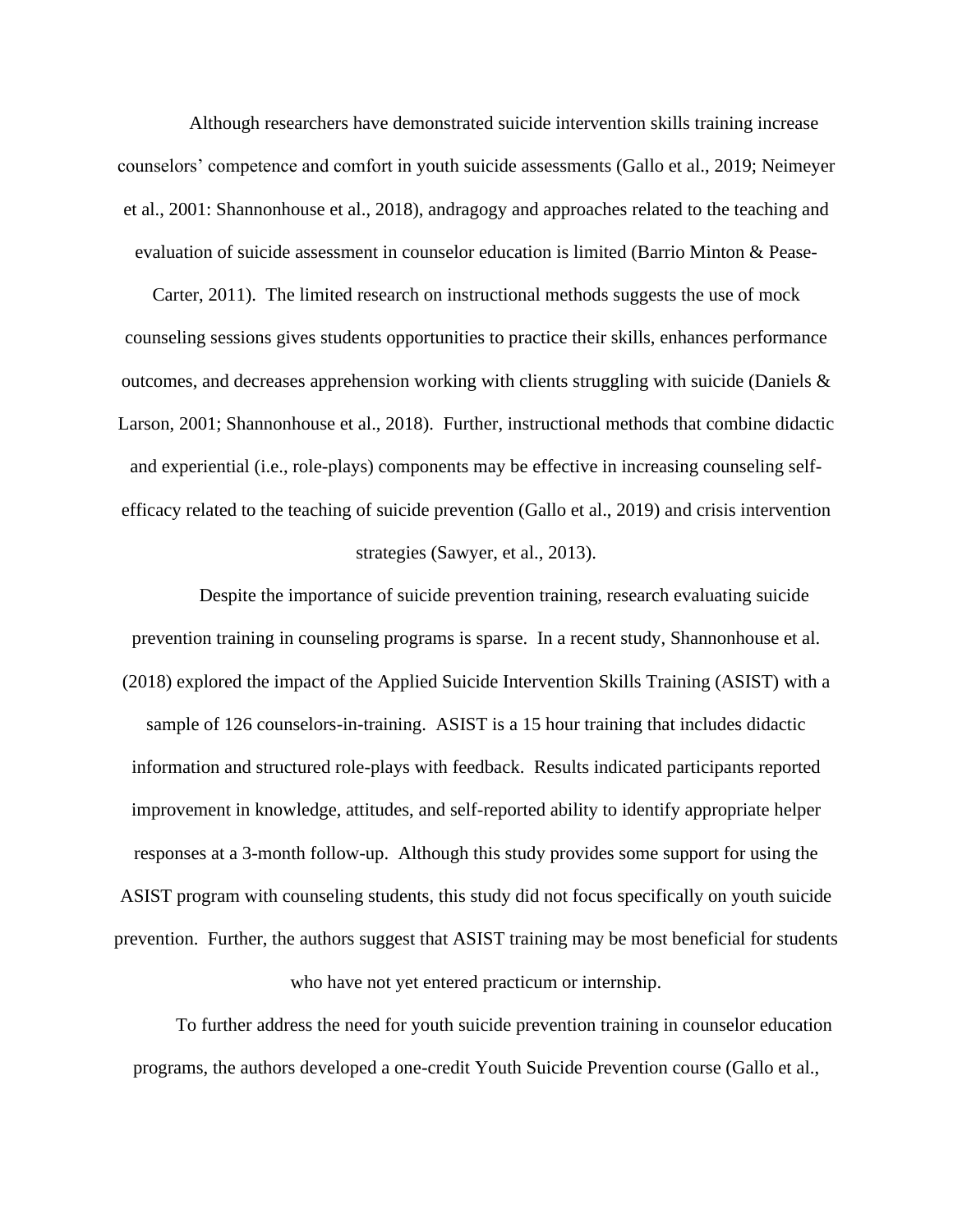2019). The course was developed as part of a grant that provided support for a Youth Behavioral Health Internship Track within our Master's in Counseling Program. The course differed from the ASIST training in several important ways. First, the course focused exclusively on youth suicide prevention. Second, the course was designed specifically for second and third year students who were concurrently enrolled in practicum and internship courses. Third, the course was designed to integrate didactic and experiential components both inside and outside of the classroom. Similar to ASIST, the didactic component was implemented during a 15 hour weekend course. For the experiential component, students conducted role-plays in front of the class, allowing the instructor to provide feedback and for other students to ask questions, offer suggestions, and work through different scenarios. Additionally, after completion of the weekend course, students engaged in supervised suicide assessments at their Practicum or Internship clinical placement throughout the semester. This is a unique feature of the course that was included to enhance the learning process.

Gallo and colleagues (2019) evaluated the course using a single group repeated-measures design. Results indicated that counseling students demonstrated increases in knowledge and perceived ability to help clients with suicidal ideation immediately after the weekend course. Further, students reported an increase in their skills in suicide assessment and suicide at a 3 month follow-up assessment. Findings suggest that this course provides a promising approach to youth suicide prevention for second and third year counseling students who were concurrently enrolled in Practicum or Internship.

#### **The Current Study**

The purpose of this study was to extend our prior work examining the effectiveness of the Youth Suicide Prevention course by gaining insight into master's level counseling students'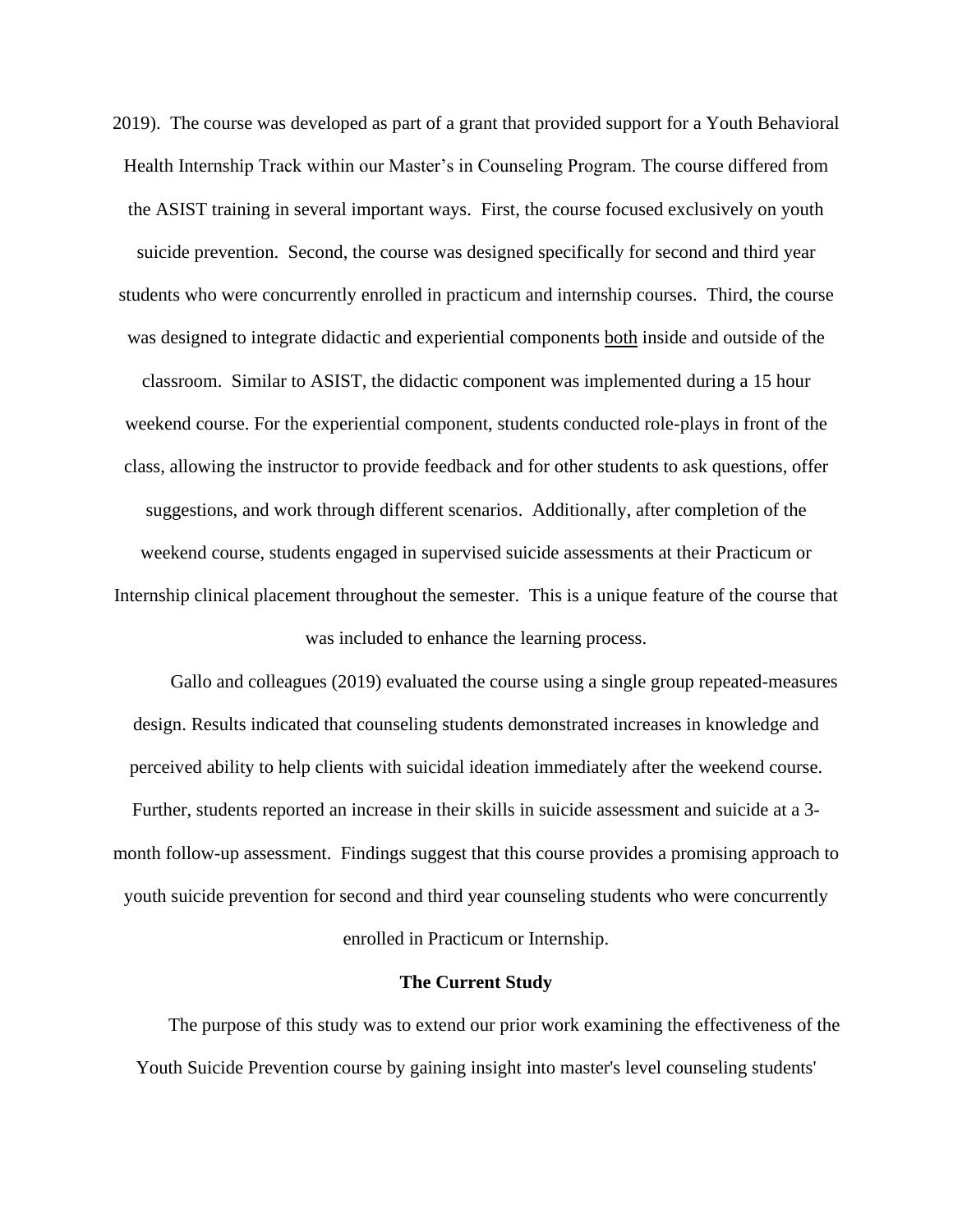experiences participating in the course. Our initial study indicated that students' reported an increase in knowledge, perceived ability to help suicidal clients, and self-efficacy related to youth suicide prevention after completion of the course (Gallo et al., 2019). In this qualitative study, we sought to explore how counseling students perceived different aspects of suicide risk assessment, worked through the associated discomfort, and ultimately, relied on their training.

The goal of this study was to hear the voices of the participants as they explored their own thoughts and reactions to the youth suicide prevention course. To achieve this aim, we conducted semi-structured individual interviews with 10 students during the spring semester.

This study expands upon our prior work by exploring students' experiences learning about suicide and their descriptions of transferring the knowledge and skills to their work with actual clients. We employed Interpretative Phenomenological Analysis (IPA) to explore the following research question: How do counseling students describe their experiences learning and applying suicide prevention and intervention skills after taking part in a suicide prevention course?

#### **Method**

# **Research Design**

We designed and conducted the current study according to principles of IPA. IPA is grounded in principles of phenomenological and hermeneutic philosophies, allowing for rich descriptions of first-person experience alongside consideration of systematic, contextual, and theoretical interpretative lenses (Smith, et al., 2009). The idiographic nature of IPA calls for an in-depth analysis of each case, highlighting meaningful areas of convergence and divergence both within and between cases (Pietkiewicz & Smith, 2014). Miller, Chan, and Farmer (2018) indicated that "with an emphasis on personal meaning making and opportunities for dynamic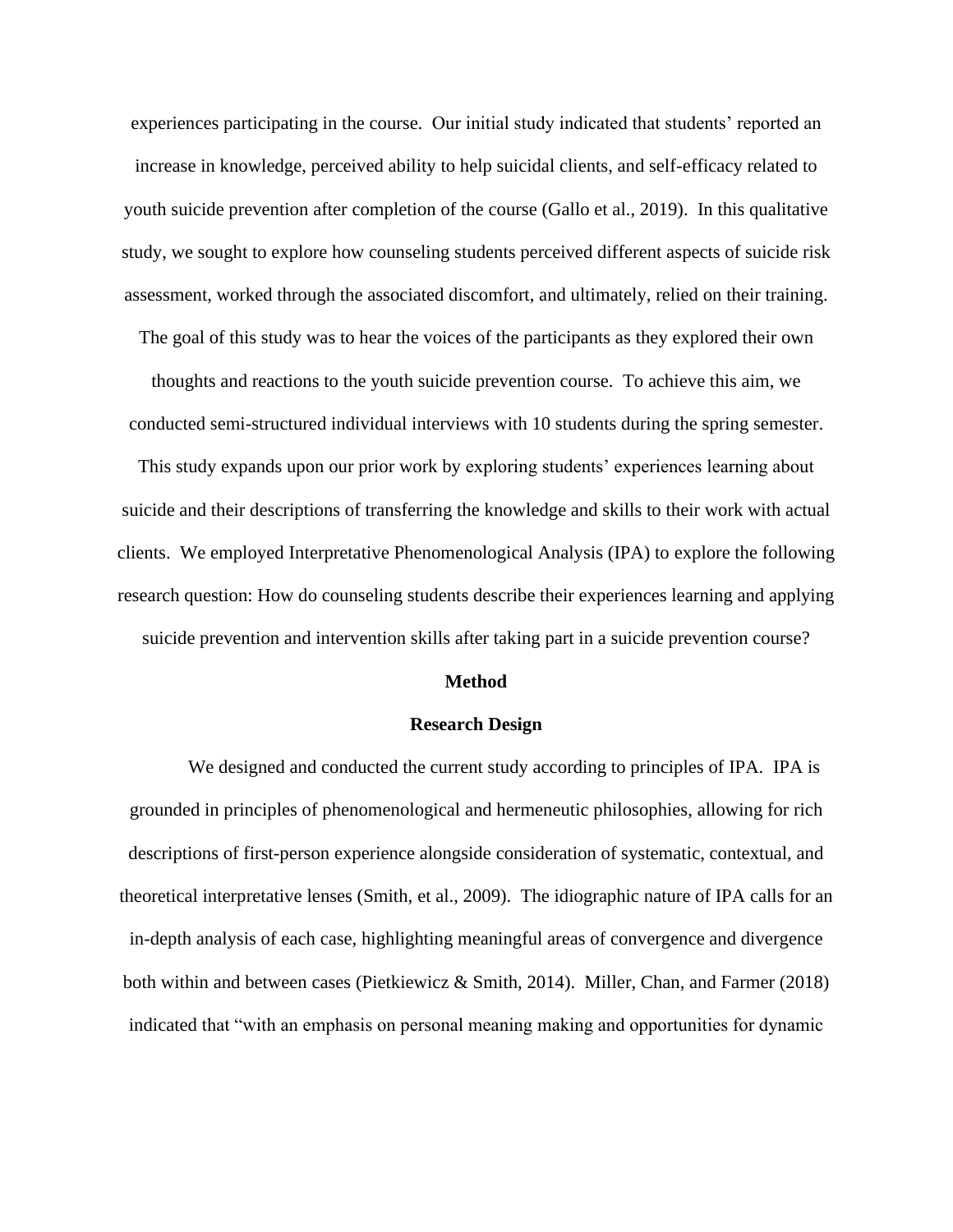engagement between the researcher and research participant, this methodology seems well-suited

for research in counselor education" (p. 249).

We selected IPA for the following reasons. First, IPA was well-suited to our research question due to the focus of this approach on the unique personal experience of each individual (Pietkiewicz & Smith, 2014). We formulated our research question to be open and exploratory in nature and we were particularly interested in *how* students experienced learning and applying suicide risk assessment. Second, participants shared a unique experience influenced by context

(e.g., attending the course and conducting suicide assessments with clients). The foci of exploring individuals' perceived experiences of a particular phenomena in a specific context match the epistemological assumptions inherent in IPA (Smith et al., 2009). Finally, we were drawn to the structured, yet flexible, guidelines for data analysis, which provided a process for ensuring trustworthiness and promoting creativity (Finlay, 2011).

### **Participants**

This study is part of a larger study examining the effectiveness of a Youth Suicide Prevention course on second or third year students enrolled in a CACREP accredited Master's in Counseling Program ( $N = 32$ ) (Gallo et al., 2019). Of the 32 students enrolled in the course, 15 students enrolled in the program's Youth Behavioral Health Internship (YBHI) track were required to take the course and 17 students took the course as an elective. In alignment with IPA recommendations, we utilized purposive sampling to select a small sample  $(N = 10)$  of relatively homogeneous participants (Pietkiewicz & Smith, 2014). Smith et al (2009) noted that homogeneity in IPA refers to individuals who "represent a 'perspective', rather than a population" (p. 46). In our case, all participants were graduate students who shared the phenomena of taking the same suicide prevention course and conducting a suicide assessment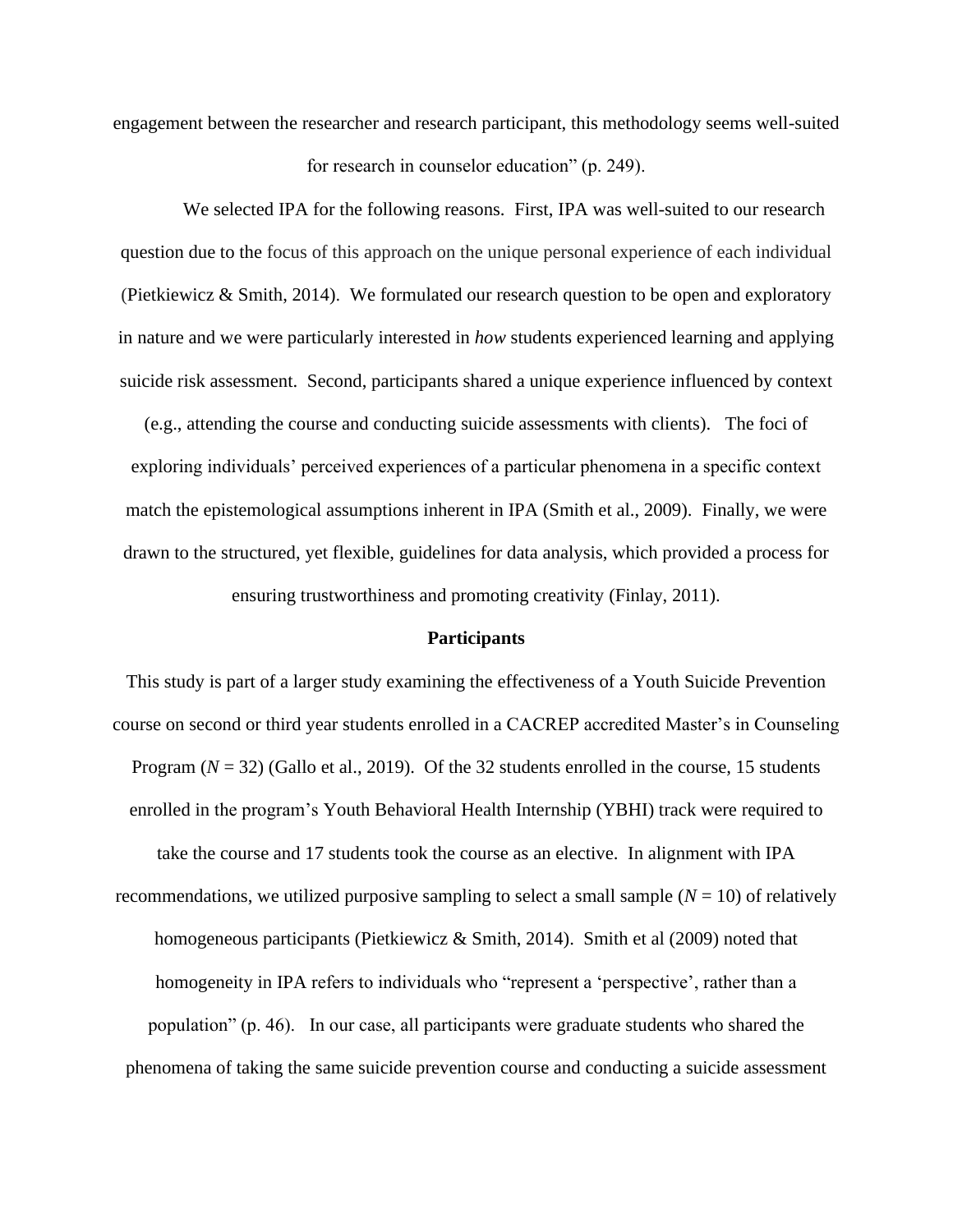with a client in their clinical placement. We reviewed students' journal entries and invited those individuals who completed the class and who described a real-life encounter during their practicum or internship performing a suicide risk assessment. Based on this inclusion criteria, 15 of the 32 students were invited to participate in an interview. Of these, 10 agreed to participate

in the interviews.

Participants included eight students who identified as White, one as White/Hispanic, and one as Hispanic. Eight participants identified as female and two as male. Participants ranged in age from 24-65 years (*M*=37.2, *SD*=14.09). Six participants were enrolled in the school counseling program and four were from the addictions counseling program. Six participants were in their second year of the program (Practicum) and took the course as an elective and four participants were in their third year of the program (Internship) and took this course as a requirement of the YBHI track. Participants were all concurrently enrolled in either Practicum (counseling undergraduate students in the departmental clinic) or Internship (counseling in K-12 schools, addiction or behavioral health centers). Pseudonyms were used to maintain

confidentiality.

# **Procedures**

Participants were recruited from a 60-credit CACREP accredited Master's in Counseling Program in the Northwest. The program offers school and addiction counseling emphasis areas. The program is based on a cohort model, enrolling approximately 25 students each year, with an average program enrollment of 70-75 students. The Counselor Education Department offered the one-credit course as a required course for students enrolled in the Youth Behavioral Health Internship track and as an elective (for details see Gallo et al., 2019).

*Course Design*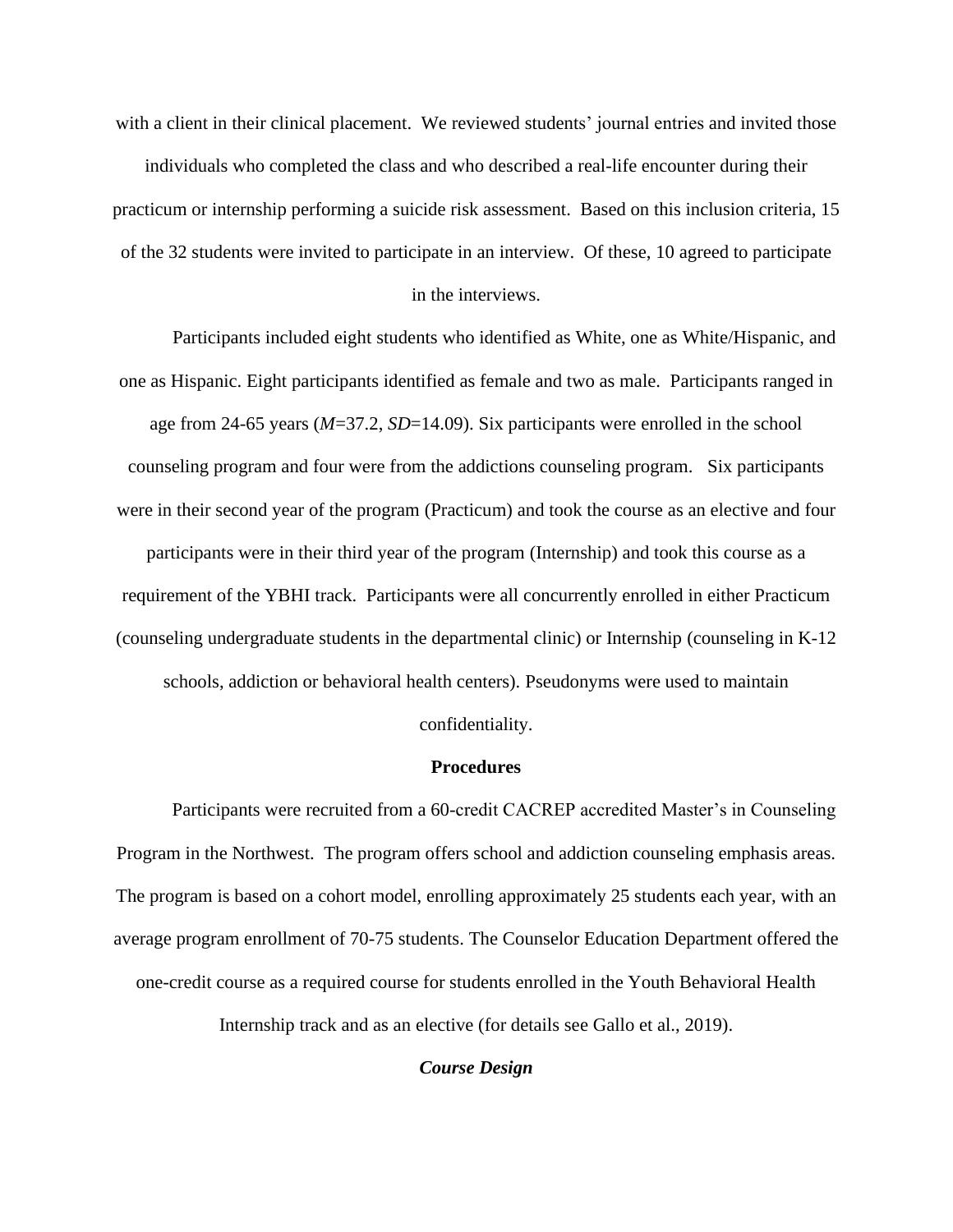The first author incorporated research conducted by experts in the field and within the area of teaching suicide assessment (e.g., Joiner, 2005; Juhnke et al., 2011; Juhnke, 1994), recommendations made by AAS (2018), and core competencies identified by AAS (2004) into

the development of the curriculum. Course content included the most current research identifying the unique factors contributing to suicide risk in adolescents, suicide warning signs and myths, and legal and ethical obligations for counselors. Organizations such as the Suicide Prevention Resource Center (SPRC), the American Foundation for Suicide Prevention (AFSP), and the National Institute for Mental Health (NIMH) provided much of the information and resources used to create this course. The instructor also included a preliminary values inventory that provided an opportunity for students to examine their values, biases, and assumptions around the topic of suicide. This activity began the discussion of societal influence and stigmatization of suicide. The course built upon the skills and knowledge students had acquired during their first year of coursework and was specific to counseling.

The first author, who has advanced training in suicide risk assessment and has published and presented widely on the topic, taught the course. Students met for 15 hours over the course of one weekend, with 6 hours of instruction on a Friday evening and 9 hours of instruction on a Saturday. The course objectives included: (a) develop an understanding of fundamental concepts, theories, strategies, and counseling skills needed to conduct effective suicide intervention among youth and apply this knowledge when counseling youth, (b) effectively assess client suicidal ideation by conducting a suicide assessment tool with increased competence, and (c) identify the processes of prevention, intervention, and postvention in the area of suicide and how the role of the counselor fits within these processes.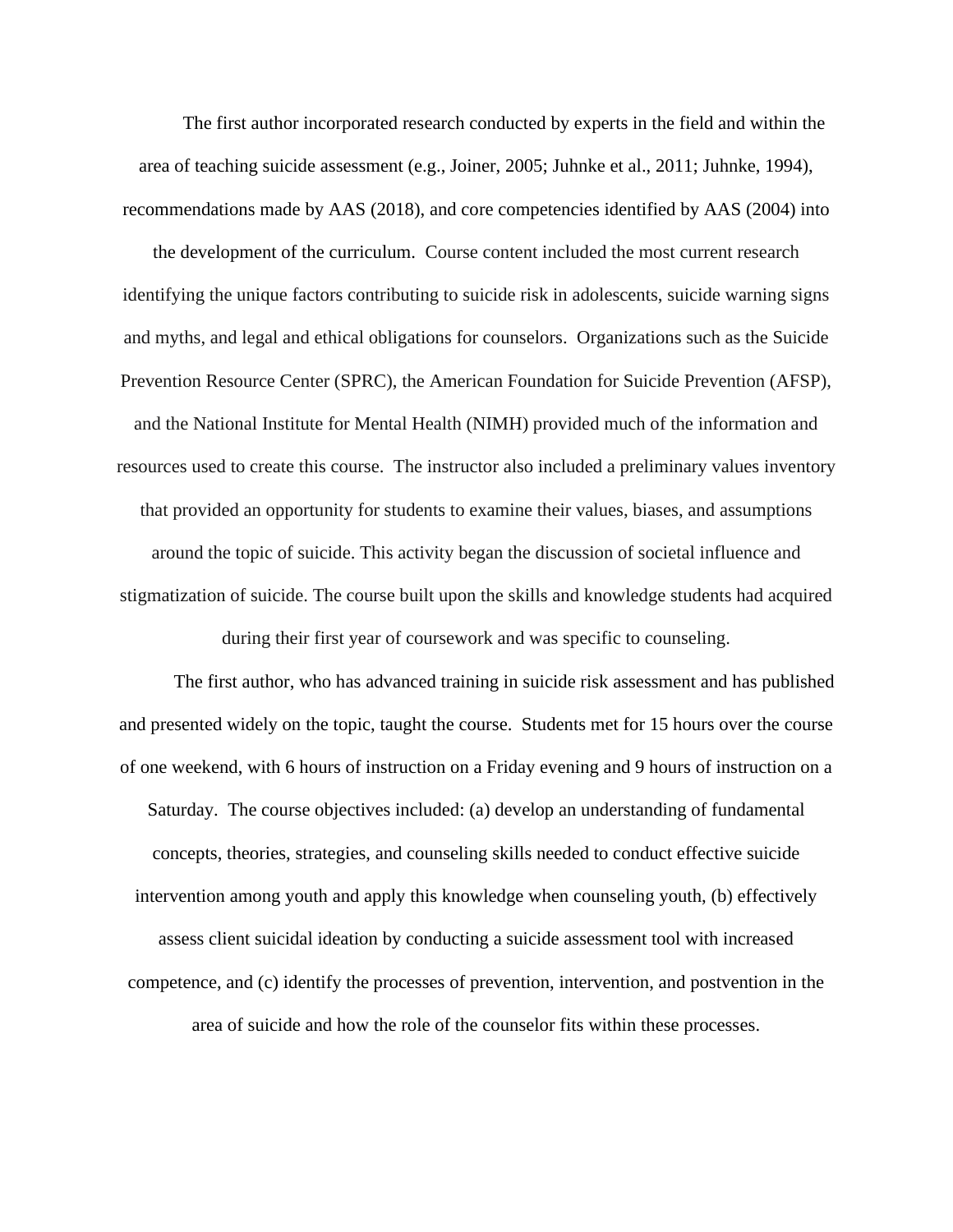The course included didactic and experiential components. The didactic component included lecture material delivered through power-point slides and videos highlighting child and adolescent suicide risk assessments. For the experiential component, students conduced roleplays and received feedback. Students in the course were also enrolled in either Practicum or Internship. Students enrolled in Practicum counseled undergraduate students recruited from university classes. Students enrolled in Internship were placed in a variety of settings, including K-12 schools, addiction treatment facilities, and other behavioral health agencies. Students met with their individual supervisors to review a suicide risk assessment completed with a client.

Practicum students met with one of the live supervisors provided in the Practicum lab immediately after conducting the risk assessment with a client. Internship students also met with their site supervisors immediately following their suicide risk assessment with a client. Participants completed the risk assessments anytime immediately following the weekend course up until the end of the semester (3 month time frame). Participants were provided a debriefing informational sheet to give to their supervisors to use when reviewing the counseling session.

The supervisor then signed the supervision sheet and returned it to the course instructor.

### *Data Collection*

We utilized semi-structured interviews to gain in-depth first person perspectives of the participants' lived experiences (Larkin & Thompson, 2011; Smith et al., 2009). The first and second author developed the interview schedule based on recommendations by Smith et al. (2009) and Pietkiewicz and Smith (2014). The interview schedule included four broad openended questions, with an additional two to four potential follow-up questions per topic. The broad questions were (1) Describe your experience participating in the course, (2) What was it like to role-play a suicide risk assessment with your classmate - both as the counselor and as the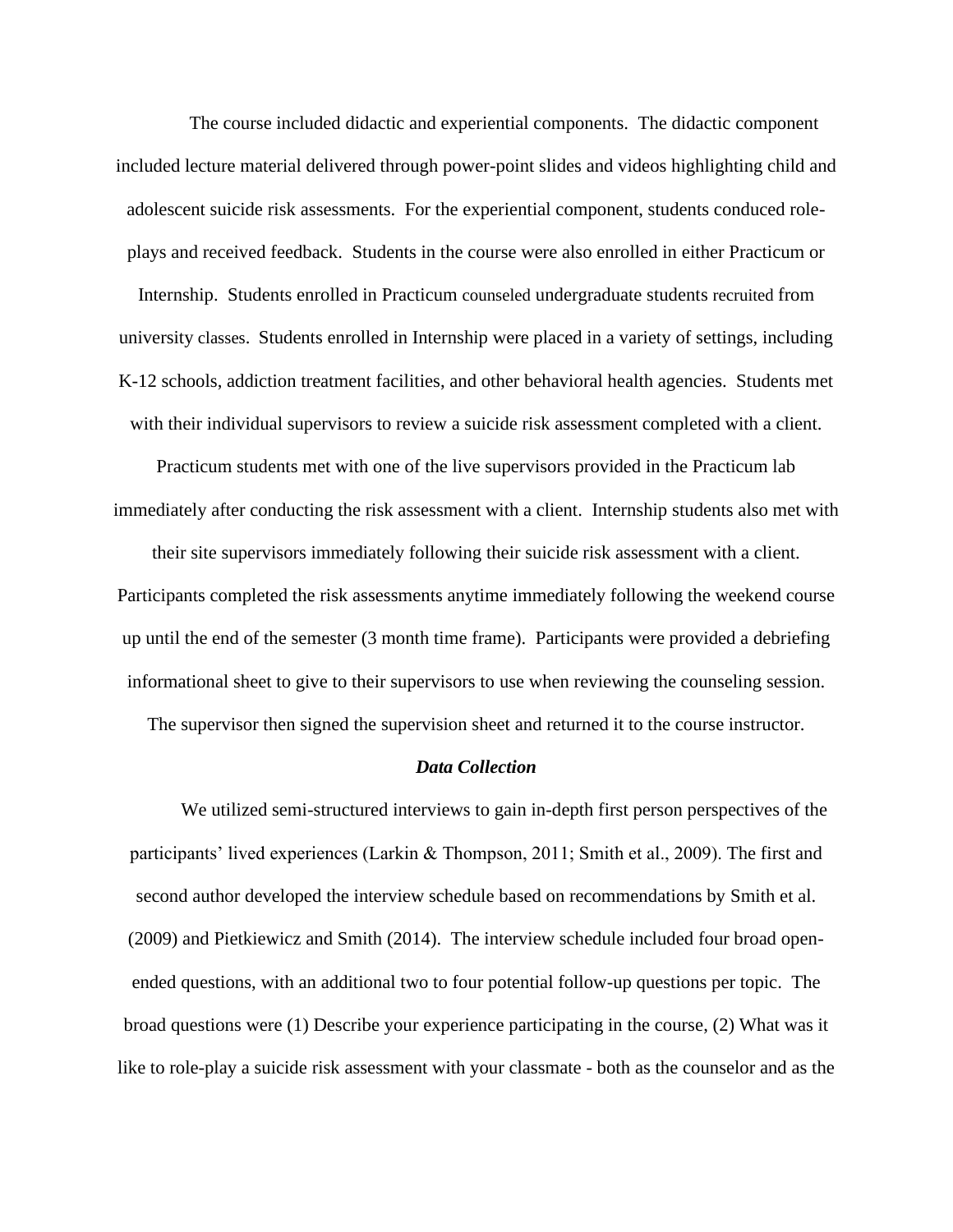person struggling with suicidal ideation, (3) What was it like to conduct a suicide risk assessment with a real client, and (4) Overall, how did the suicide risk assessment course experience affect you? The third author, a research assistant (RA), trained in qualitative research and interviewing methods conducted the interviews to increase participants' comfort in sharing freely about what they learned in the class. The third author conducted pilot interviews and received feedback from the second author regarding interviewing skills before engaging in actual interviews.

Following Institutional Review Board approval, the RA contacted all the individuals that satisfied the research criteria (i.e., course completion and client suicide assessment). This initial contact occurred via email, contained general information about the study along with informed consent documents, and an invitation to schedule an interview. The RA sent the email at the beginning of the spring semester after students had an opportunity to apply their knowledge with practicum or internship clients and after students received their grade. After students consented, the RA scheduled interviews that were conducted in a private room on the university campus. The RA verbally reviewed the informed consent document with participants prior to obtaining their signature, and then conducted the interview, which lasted from 25 to 50 minutes. The relatively short time frame for some of the interviews was due, in part, to asking participants to describe their experience in a single course, a rather narrow topic compared to some qualitative studies examining more complex phenomena such as identity, illness, etc.

### *Researcher Lens*

The experiences, perspectives, and values of researchers play a role in the IPA research process (Smith et al., 2009). The first author designed and taught the suicide prevention course based on research conducted by experts in the field. The first author has previously examined the effects of trainings and outcomes on suicide prevention. The second author collaborated with the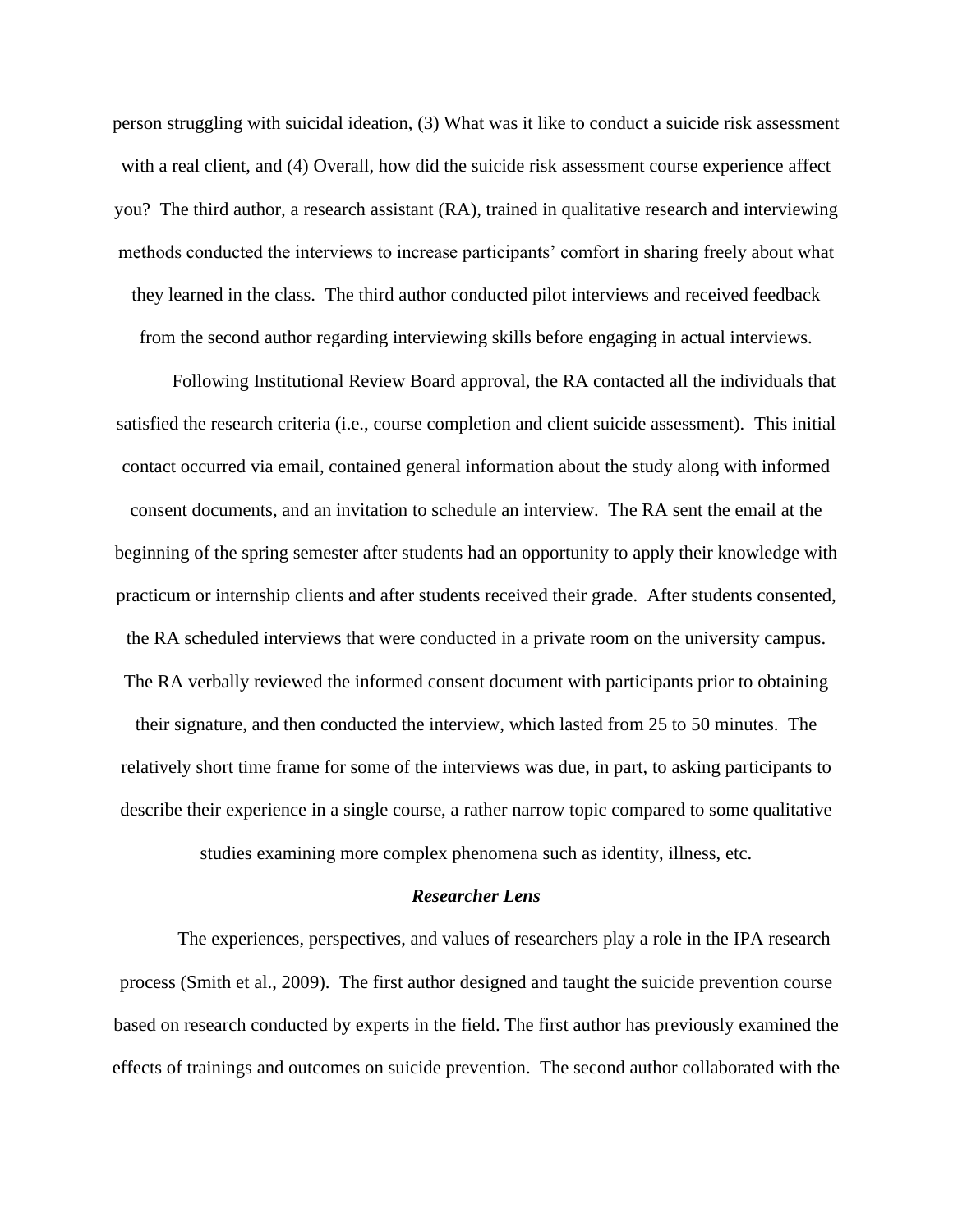first author to conduct the analysis. She is an experienced qualitative researcher and counselor educator, however, she did not have significant experience in suicide risk assessment research or training. The second author served as a balance to the first authors' in-depth knowledge on the topic. The third author conducted the interviews and transcribed the data. She did not have

training or experience conducting suicide risk assessments.

The primary bias influencing the researchers reflected the larger literature on suicide assessment training and practice, namely that training in suicide assessment would increase counselors' self-efficacy and likelihood of conducing suicide risk assessments in practice (Oordt et al., 2009). Another bias influencing the first researcher was an awareness that role-playing could be uncomfortable and viewed negatively by participants (Cross et al., 2011). To help minimize this bias, the first researcher consulted with an expert in the field of suicidology and incorporated their recommendations and feedback. Throughout the analytic process we kept field notes related to thoughts, emotions, or other experiences related to the data. We discussed our reflective analytic experiences together to ensure interpretations were grounded in participants' experiences and not solely our own beliefs and values (Finlay, 2011). The RA shared her thoughts and feelings related to the topic before beginning the interviews. We confirmed her ability to ask open and exploratory questions and appropriately reflect participants' stories through the pilot interview process.

### *Trustworthiness*

Multiple measures were used to strive for trustworthiness in this study. First, the role of the researchers was described, including descriptions of the researchers' biases and the efforts taken to minimize bias through the use of field notes and peer debriefing (Hays, et al., 2016). Second, a thorough description of the participants and their relationship to the researchers,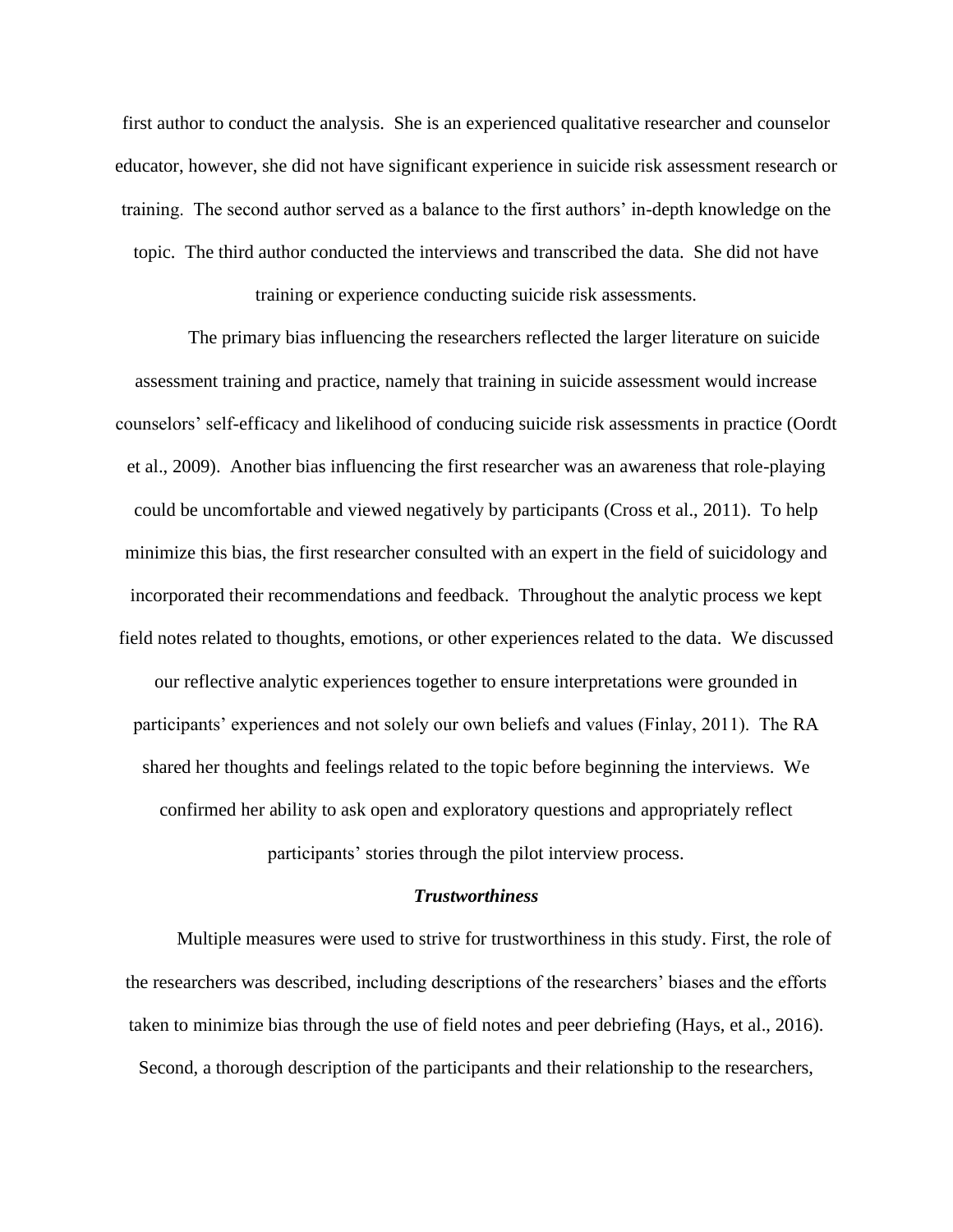including descriptions of the researchers' efforts to avoid coercion through the use of a graduate assistant and study participation after course completion. Next, the use of numerous direct quotes

to create thick descriptions allowed for the voice of the participants to come through across themes (Hays, et al., 2016). Lastly, member checking was used to help establish trustworthiness and to confirm our findings.

### *Data Analysis*

We analyzed the data according to IPA's six-step framework (Smith et al. 2009). We immersed ourselves in the data through multiple readings of the transcripts. We then engaged in first-level analysis, noting exploratory comments that represented descriptive elements of participants' shared reflections (Pietkiewicz & Smith, 2014). These comments stayed very close to the participants' own words. Once we had a good sense of participants' experiences, we identified emergent themes. This second level of analysis continued to focus on participants' experiences, but also included interpretive intention. In alignment with the idiographic focus of IPA, we completed both levels of analysis for each case before moving on to the next case.

After each of us identified emergent themes for all ten cases, we met to discuss our initial codes and overall impressions of the data. Due to the first researcher's knowledge of suicide, she explained and discussed specific terms and procedures in risk assessment with the second researcher. The second researcher's knowledge of IPA was helpful in discussing how elements (codes and then themes) diverged or converged. We achieved consensus regarding terminology and organization of the themes. We identified patterns across cases, resulting in a list of superordinate and subordinate themes. These themes were emailed to all 10 participants to check the accuracy. All ten members confirmed the themes reflected their experience.

# **Results**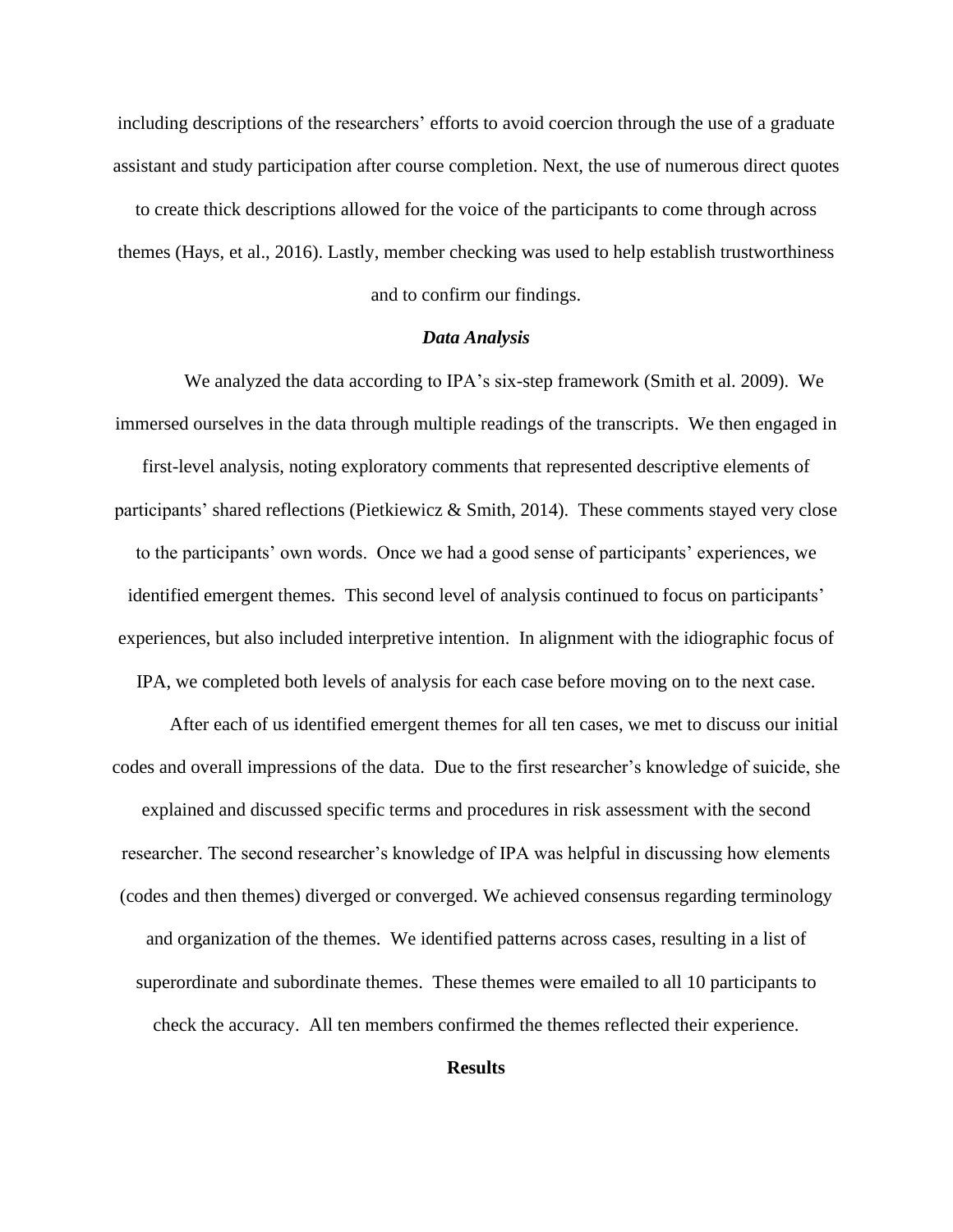Our analysis of the data produced four superordinate themes and 10 subordinate themes. The superordinate themes included (1) perspectives on counselors' role (2) coming to terms with the complexity of suicide; (3) emerging self-efficacy; and (4) the influence of an interactive learning community. These superordinate themes reflected participants' shared perceptions of their experiences in the course and applying their learning to counseling practice. The subordinate themes offer more nuanced descriptions of the larger themes and provide deeper insight into some of the ways participants experienced the larger themes differently (i.e., divergence). Particular areas of divergence included participants' discussion of resources, levels of

confidence, and process-oriented reflections (e.g., mixed cohorts, role-plays).

# **Superordinate Theme 1: 'Our responsibility': Perspectives on Counselors' Role in Suicide Prevention**

One of the major themes was related to the idea that suicide assessment and prevention is within counselors' scope of practice regardless of setting. Participants conveyed enhanced awareness of the prevalence and seriousness of suicide, particularly noting their surprise at the frequency of youth reporting thoughts of suicide. Anna succinctly summarized this notion in her statement "I

took from the course that it is our responsibility to assess risk." Fran further noted "this is something that is part of this job that you cannot get around. You're going to have to do it way more than you ever think you will." Participants' highlighted different aspects of this notion of responsibility, from talking about ways they should attend in the moment of an assessment to the

value of identifying relevant resources that provide concrete guidance for the assessment

process.

# *Subordinate Theme 1a: Enhanced Awareness of the Salience of Suicide*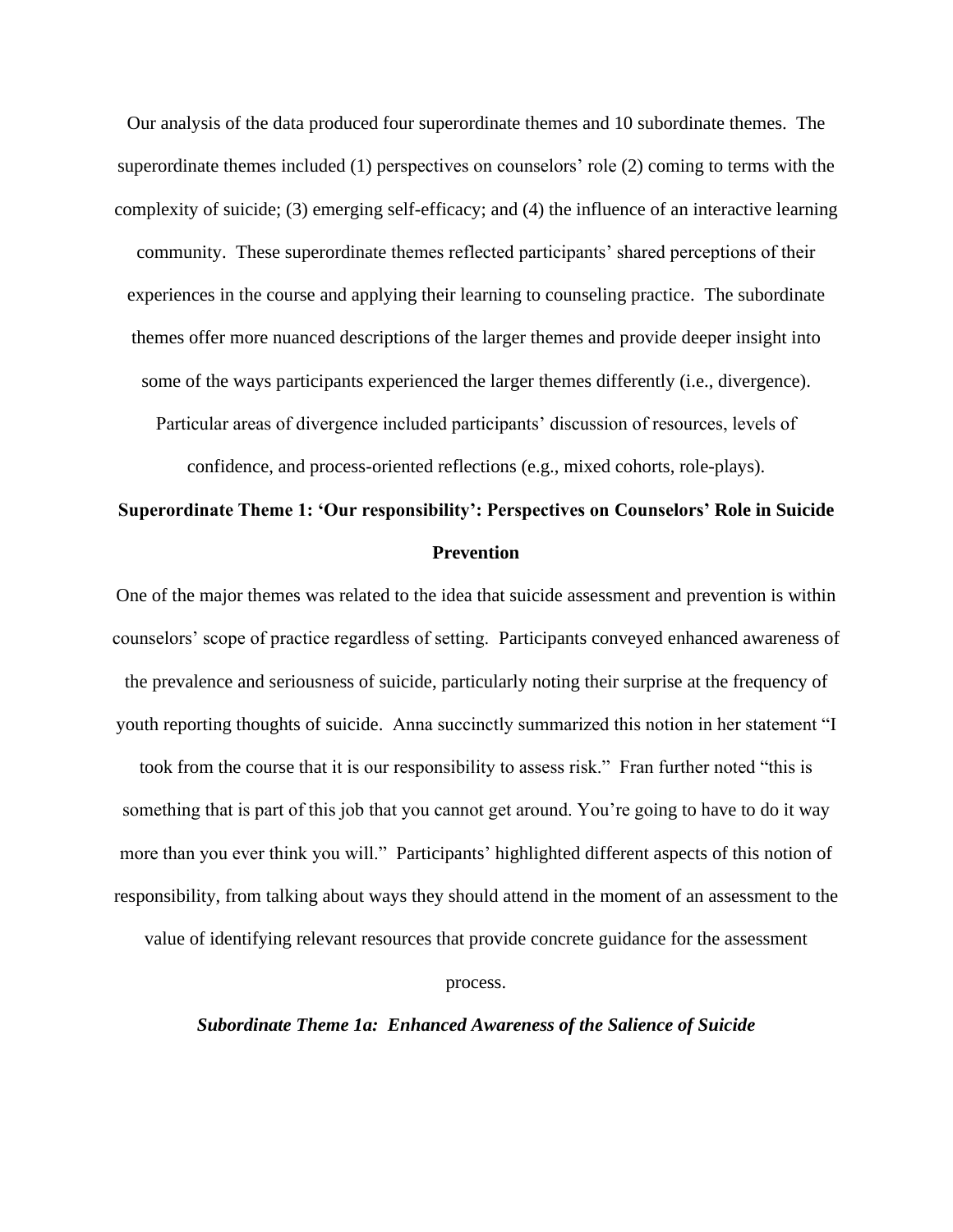A total of nine participants shared reflections related to the pervasiveness of suicide. Participants reflected both on their surprise at learning the statistics on suicide, as well as surprise regarding the frequency to which they encountered individuals experiencing suicidal ideation in their counseling practice. In talking about her practicum experience, Jae expressed surprise that so many of her clients had some personal history related to suicide. She noted "you learn about the numbers . . . but when you're talking to all these people . . . it's like 'wow' . . . it is really prevalent . . . unbelievable really." Iris noted that the timing of the course had been useful because at her internship site there were "a couple weeks where literally every client at least once a day I was seeing someone that was feeling suicidal or having some suicidal ideation or plan."

In addition to general surprise at the prevalence of suicide, three participants specifically commented on how astonished they were to encounter children with suicidal ideation. Cara noted "the things that really shock me . . . each time that I have a suicidal client that is younger than the youngest one I have ever had . . . it starts to get like lower and lower in age." Gwen talked about her experience at an elementary school a student came up to her and "told me that so-and-so wants to die and they are in the bathroom trying to kill themselves." In talking about his experiencing interning in the schools, Barry noted "I have done risk assessments at every one

of my sites . . . I was definitely surprised at the prevalence at the elementary level."

# *Subordinate Theme 1b: Focused Attending*

A total of seven participants referenced developing a particular way of being with clients experiencing suicidal ideation. They used words such as "calm," "mindful," "present," "intentional," and "steady" to describe this way of being. They conveyed a sense of honoring the vulnerability of clients having suicidal thoughts by fostering a safe space for them to share. Jae noted that what she "picked up from the class was just being calm, not panicking." In talking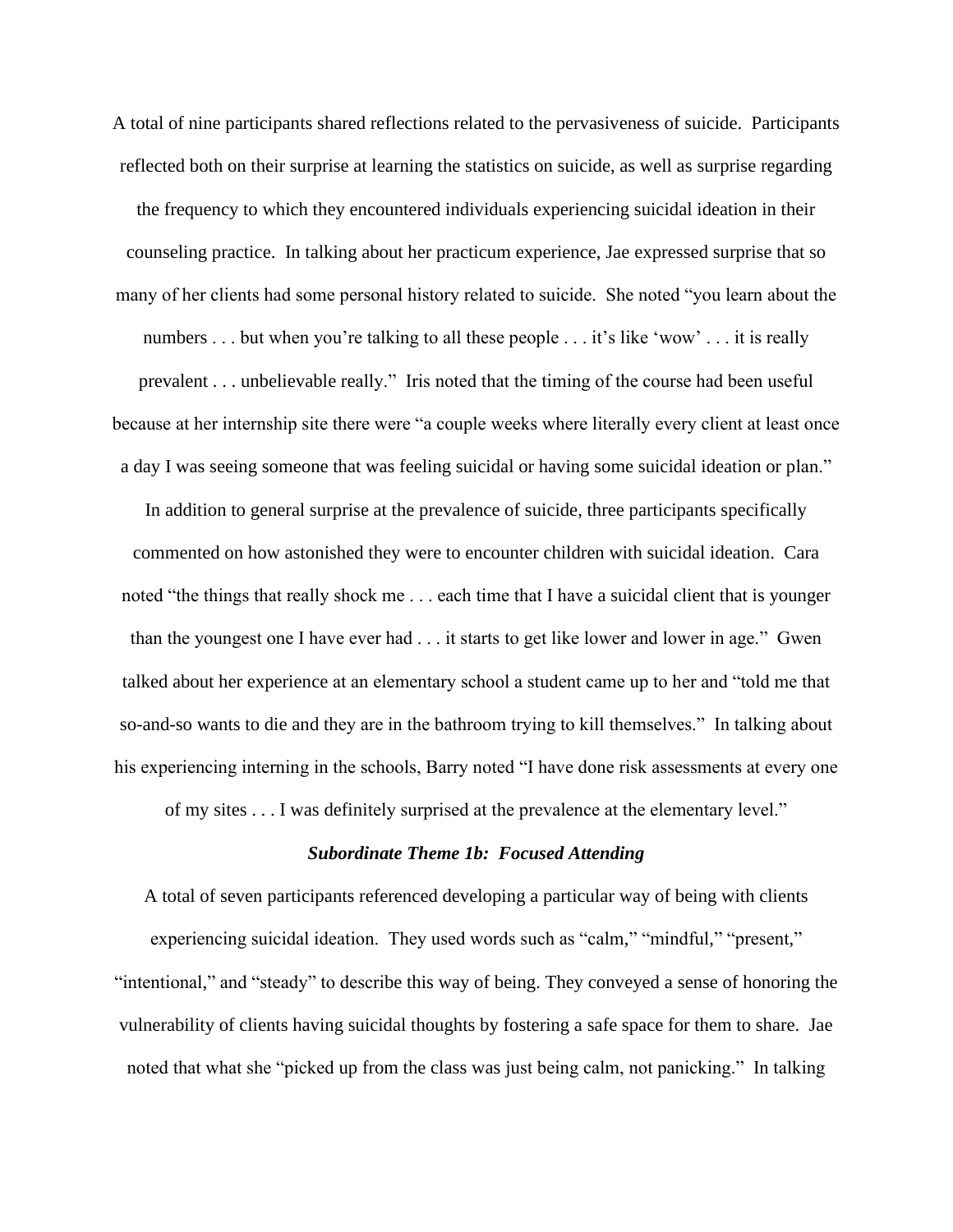about her experience conducting assessments with clients, Gwen shared that she had to make sure she was "relaxed, calm . . . and presenting this stable persona to them so that they had

### support in that moment."

Participants also indicated suicide assessment requires a particular kind of focused attention.

Although participants acknowledged that attentive listening is essential in all counseling encounters, there seemed to be a belief that suicide assessment requires heightened concentration and purposeful use of therapeutic skills. Dana noted that he learned it is important to be watchful of the more subtle nonverbal cues in a conversation. He said "it's important to pay attention to those and . . . confront whenever we feel the situation is kind of appropriate." Fran emphasized

staying "focused and really being present with the person"

# *Subordinate Theme 1c: Value of Resources and Tools*

A total of eight participants specifically shared about tools and resources that have supported and/or could support their responsibility to assess and prevent suicide. Participants conveyed the sense that having concrete materials to take with them into their practice settings was important. Participants referred to the resources as providing frameworks that enhanced the thoroughness of assessments, added to their sense of being prepared, and supported their ability to be more effective in their assessments. Most frequently cited resources included a safety planning template and suicide assessment inventories (e.g., Columbia Suicide Severity Rating Scale). Ellie noted "I kept a bunch of stuff because I feel like it was important enough for the rest of my life and work." She further shared in talking about her work with a client that she "used the assessment tools . . . that I gained in the class."

Two participants mentioned resources and tools in the context of desiring more. Barry recounted his work in an elementary school, noting that the school did not have any protocols for formal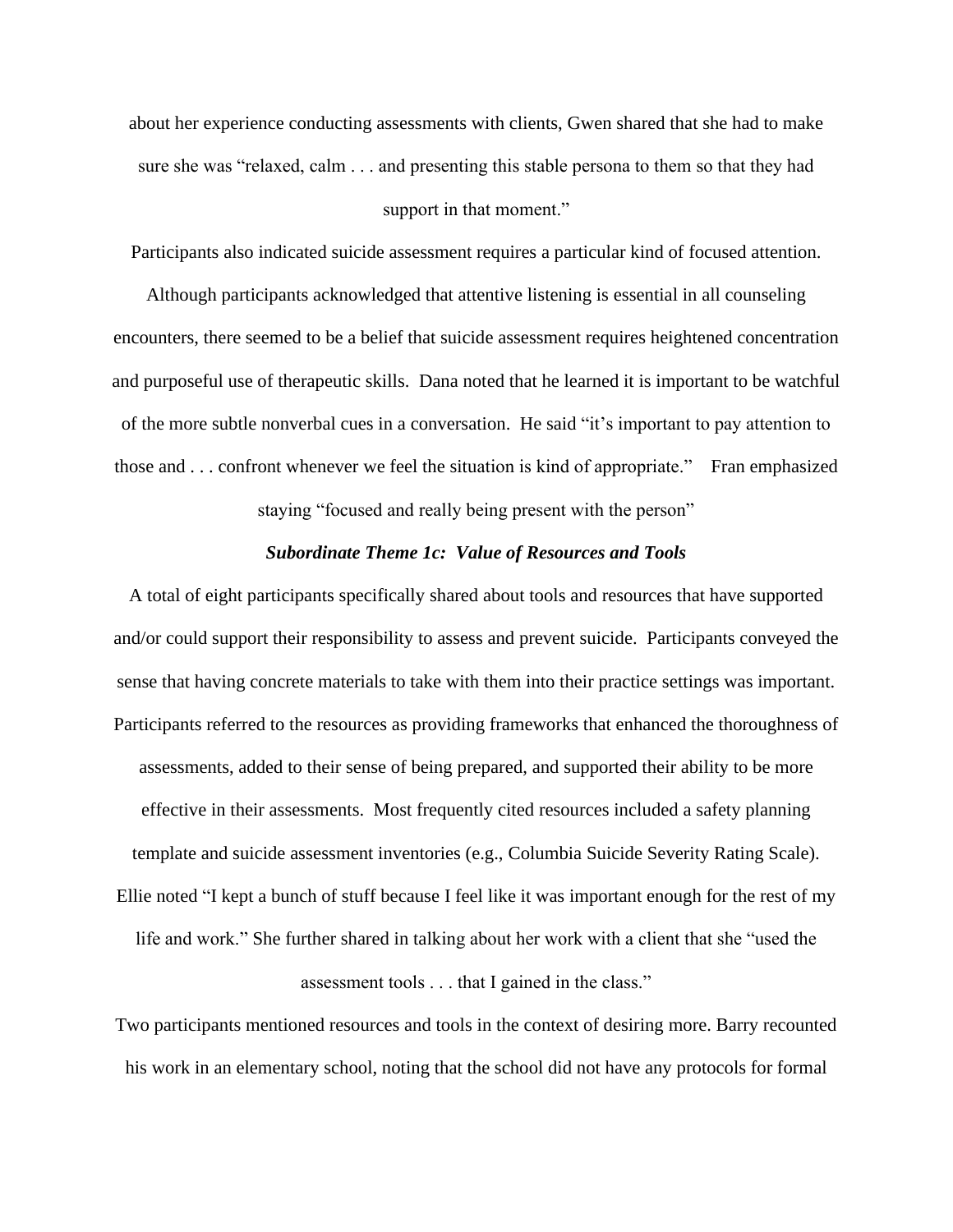documentation of suicide assessments. Dana mentioned the lack of resources in the community in general, sharing that the course instructor "might want to consider adding something from the

community . . . resources that counselors can . . . utilize."

# **Superordinate Theme 2: 'What if I miss something': Coming to Terms with the Complexity of Suicide Prevention**

Although all the participants reported feeling increased confidence in their abilities to assess for suicide, they also acknowledged continued concern about potentially missing a sign or symptom and making wrong decision about level of care needed. Multiple participants used the phrase "what if I miss something" in describing their ongoing worry. In talking about her experience working mostly with teenagers, Fran noted "there's a little bit of fear, trepidation, you're like 'oh what if I miss something . . . what if this is more serious than I think or not as serious as I think. . . because you don't want to underestimate or overestimate risk." Fran shared about a specific student who she assessed as lower risk that went on to make a suicide attempt. She noted that in learning about the incident, she thought "did I miss something, did I say something wrong?" Inis also used similar words to describe her fear, noting, "that is my biggest worry . . . that I am going

to miss something or I am going to say something and it's going to screw everything up.

# *Subordinate Theme 2a: No "right way"*

Five participants reflected on there not being one "right" way to approach the assessment process. The subjective nature of suicide assessment, requiring that counselors use clinical judgment in their decision making, is likely to cause particular concern for novice counselors. Gwen indicated that "everyone has different perceptions into what is risk and what it is not . . . we all have the same kind of knowledge but still have different insight as to what is going on with the client and whether or not they are really at risk." In particular, participants noted the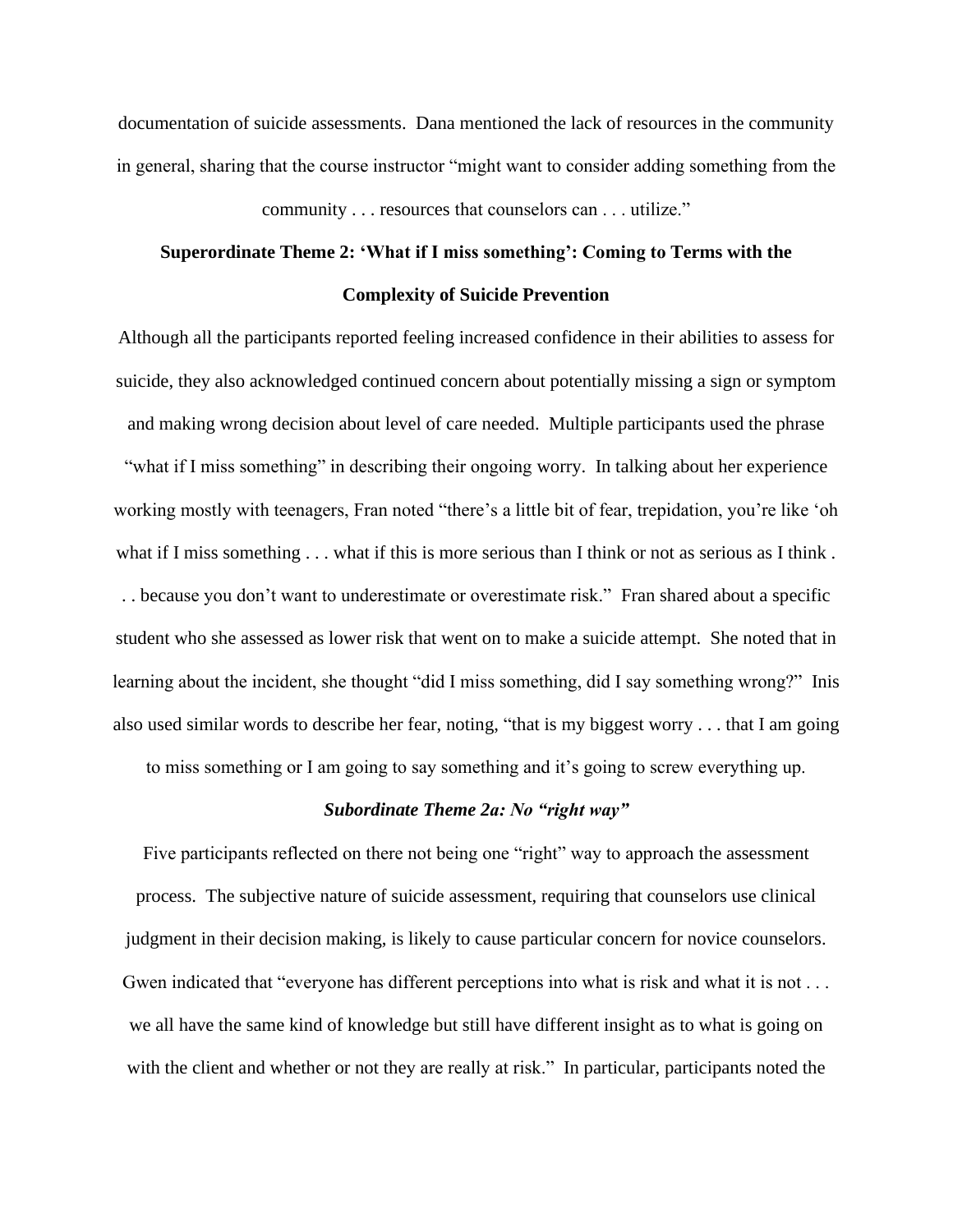tension between ensuring safety and respecting clients' autonomy and confidentiality. They expressed concern about both under and overreacting that might negatively impact these sometimes conflicting ethical mandates. Ellie shared about her intention of concurrently "respecting the autonomy of a client and to observing the ethical guidelines I have been taught."

#### *Subordinate Theme 2b: Struggling with the Unknown*

Six participants shared about dealing with ambiguity in suicide assessment. Their reflections indicated that they continued to think about their clients long after the session ended and often questioned their decision after the fact. Fran shared that "in the moment I tend to feel pretty confident . . . but then afterward I am like 'well what if?" Anna talked about her struggle with letting someone go home when they have expressed thoughts of suicide. She indicated "I still feel very unsure of 'okay, we can let you go home, you will be here at your next appointment, that makes me very, still very uneasy to do." Participants further talked about the different ways clients present suicidal ideation and how difficult it can be to differentiate low and high risk. Cara shared that "there are a million signs . . . and any one person could exhibit one of those signs or all of those signs and then someone could be exhibiting all the signs but not be suicidal

at all . . . you could never be perfect at recognizing."

# **Superordinate Theme 3: 'I feel more confident': Emerging Self-Efficacy**

Perhaps the most salient theme across all participants' shared experiences was improved confidence in their overall ability to competently assess suicide risk. Participants shared that practicing skills in class enhanced their willingness to conduct a suicide assessment. Harlow attributed her experience in the class with helping her move from feeling "awkward" and "insecure" to feeling "capable . . . pretty confident in assessing their intent." Jae shared she feels "more confident in my ability to do suicide risk assessment . . . I can assess you know whether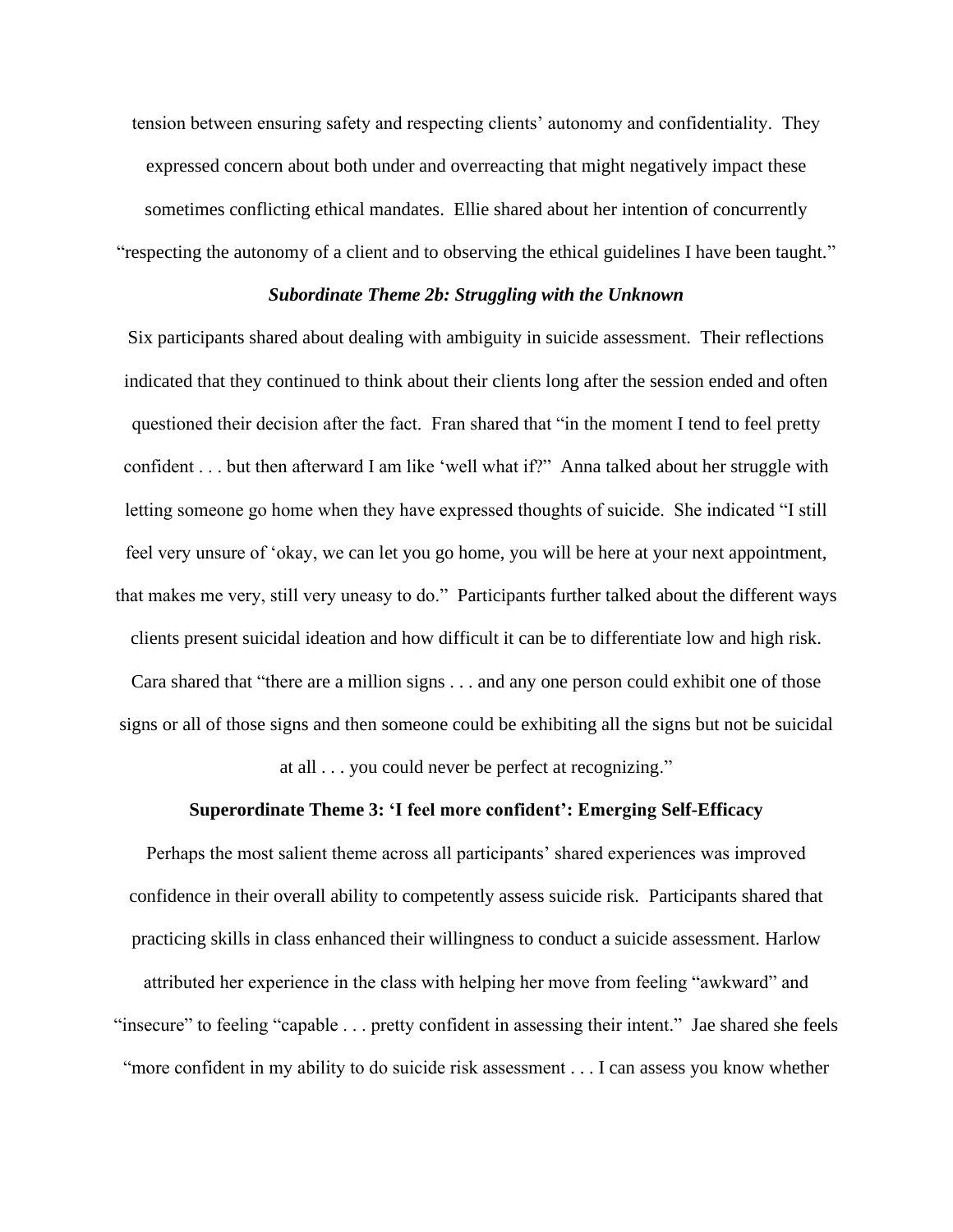someone is truly planning on killing themselves or not . . .I feel comfortable to make that determination." Barry compared his confidence before and after the course noting that before he would conduct assessments but would worry afterwards, whereas now "I don't necessary feel

that anymore because I'm confident in the accuracy of my assessment."

Although all of the participants conveyed some degree of increased confidence, some of the participants acknowledged ongoing doubt or concern about their work with individuals contemplating suicide, highlighting the still developing nature of their self-efficacy. Dana noted "I feel a little more confident, a little more sense of prepared, so with that said, I still feel at times you know, a little . . . afraid." Fran shard "it's always nerve racking and I think there's always that part of you that's a little nervous talking about suicide with anyone . . . no matter how many times you do it." They also recognized the need for ongoing learning and support related to suicide assessments and the need for further education on suicide prevention interventions.

# *Subordinate Theme 3a: Asking the Question*

One of the areas participants expressed gaining the most efficacy was in asking a direct question related to suicidal thoughts. Seven participants talked about increased confidence in asking the necessary questions to initiate a conversation about suicide ideation. Anna stated "I feel confident, like I'm not afraid to ask the questions . . . I feel calm as I conduct risk assessments because I know the hard questions must be asked in order to keep clients safe." Jae shared "before I would really avoid that question . . . but now I can absolutely ask you if you want to kill yourself and not be weird about it." Inis said she is "able to be more natural about how when it comes up . . . asking directly 'are you suicidal' . . . not being afraid to explore that a little bit

rather than just brushing it under the rug."

*Subordinate Theme 3b: Continuing Education and Support*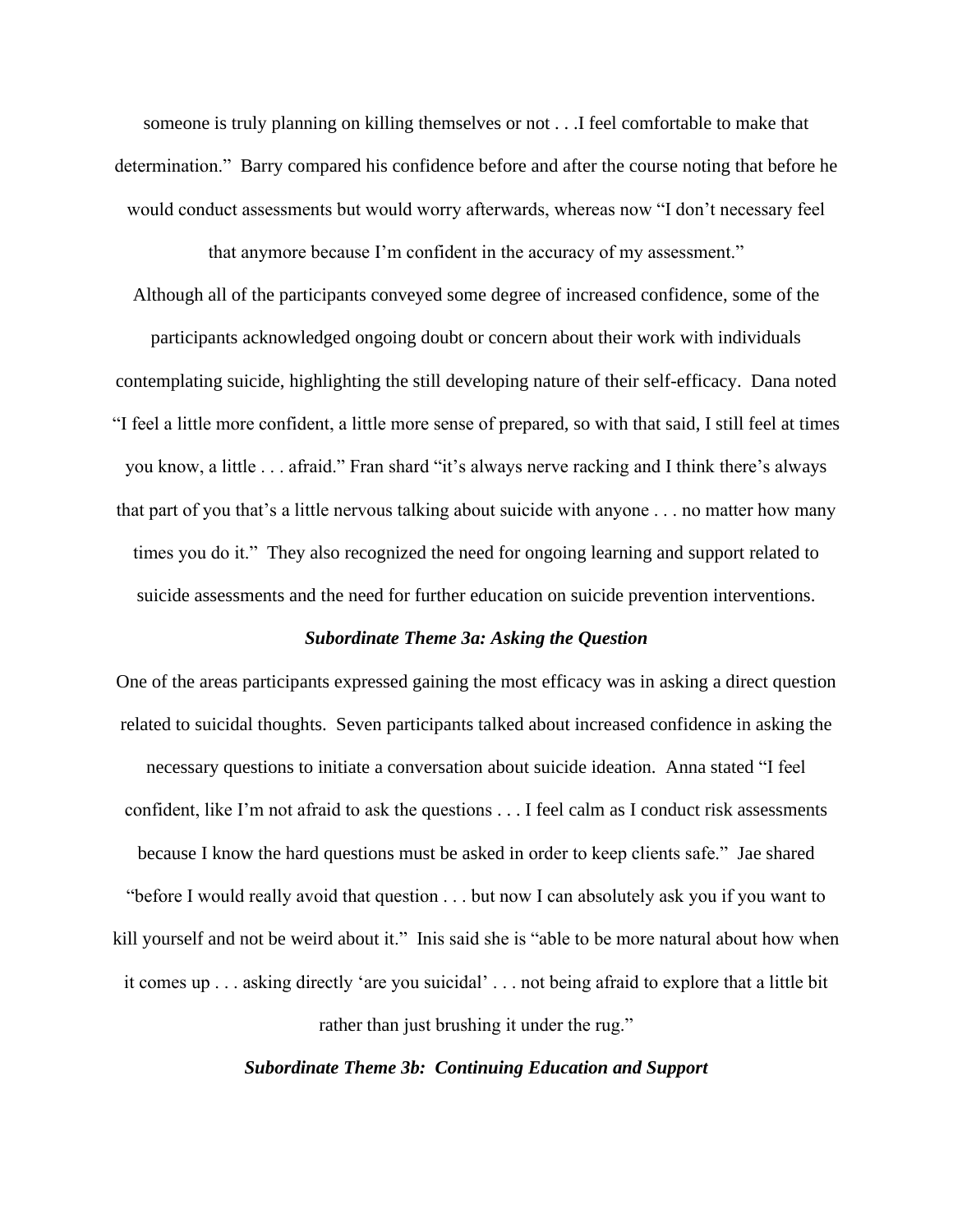Although participants reported greater levels of confidence in their abilities to assess for suicide, all ten individuals made some reference to the importance of continuing education and ongoing supervision and/or consultation. Across narratives, participants conveyed a sense that suicide assessment is a topic that counselors should always seek to learn more about and reinforce prior learning. Fran shared "I don't think it's an area that you can ever get enough practice in . . . I think it would make perfect sense to require . . . a suicide assessment course . . . continuing ed every year . . ." Some participants highlighted the fact that the field of suicide assessment is continuing to evolve and stressed the importance of continuing education in order to stay current with research and practice. Cara specifically shared "one of the things that I took away was to make sure that I'm up to date, the latest and greatest in suicide prevention and then to continue

# doing that . . . as I go forward."

Further, enhanced efficacy in assessment seemed to make participants aware of their need to learn more about post-assessment suicide intervention. Three participants emphasized their desire to move beyond competent assessment to skilled intervention. Harlow stated it would be good to "have another class about where you go after you assess . . . or just give us more information about what you do after you've assessed." Inis talked about working with clients who experienced chronic suicidal ideation but were not necessarily in imminent risk. She noted she would like more training on how to work with clients experiencing "being in that middle

space" exclaiming "well, now what . . . how do I help that."

In addition to the importance of ongoing learning, participants talked about the value of having the support of other professionals via supervision and consultation. Anna acknowledged that her personal experiences with suicide impacted the way she experienced clients having suicidal ideation, indicating that she believes she may overact. Anna indicated that consulting with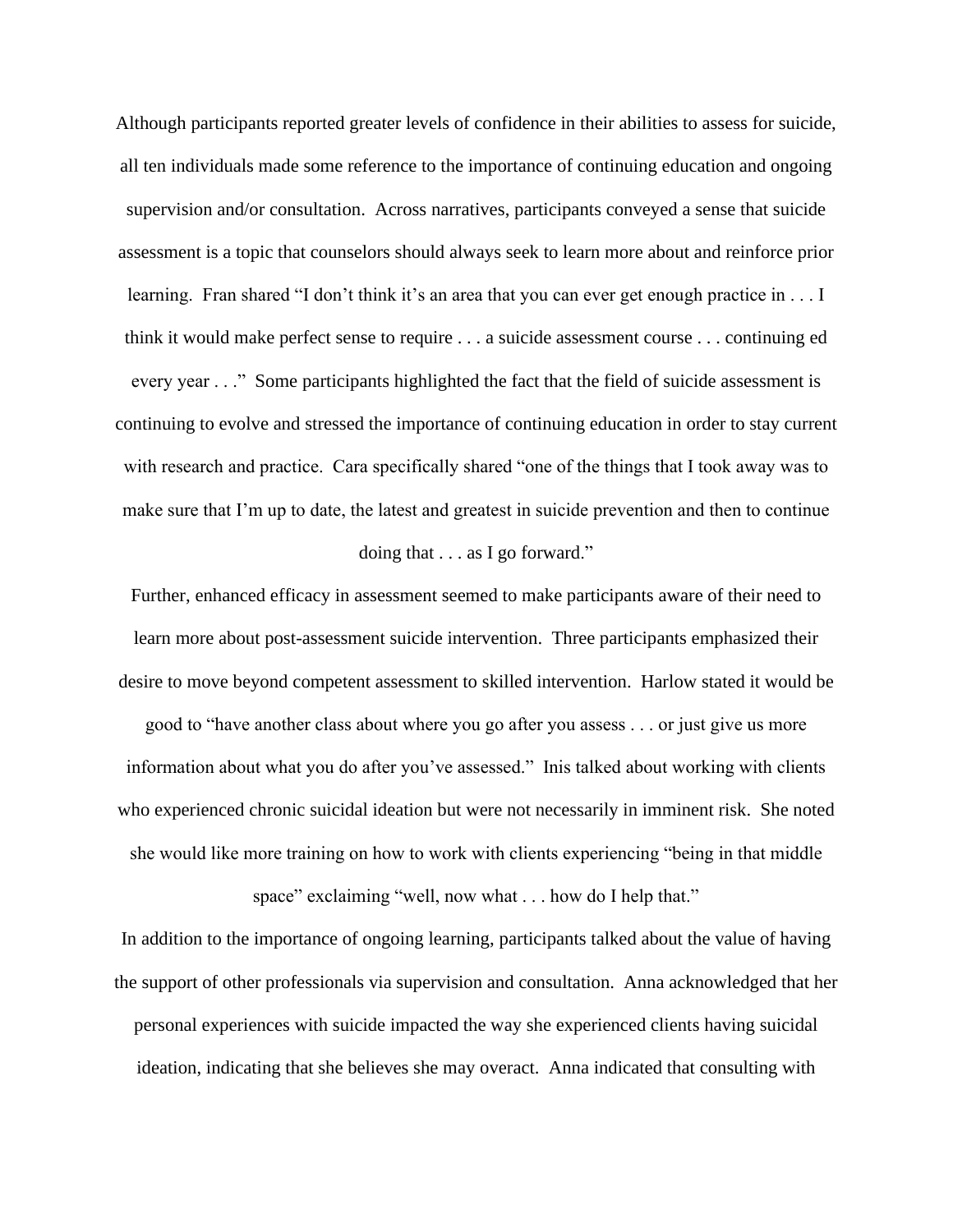another counselor helped her separate which of her reactions were based in personal experience

and which are based on the client's actual experiences. In talking about his role assessing suicide risk, Barry indicated that he felt relatively confident in large part because of his access to supervision. He noted "I can go ask my counselors in the building with me or my supervisors . .

. that adds to my confidence level knowing that I have the backup if I need it".

# **Superordinate Theme 4: 'Different Perspectives': The Influence of an Interactive/Experiential Learning Community**

In addition to reflections on course content and application experiences, participants commented on process-oriented aspects of their experience, including the learning environment, impressions of the instructor, and specific experiential activities reflected in the subordinate themes below. These reflections seemed like meaningful elements that added to our exploration of the primary research question.

### *Subordinate Theme 4a: Safe Space/Relationships with Peers*

Unlike most of the classes students take in the program, this course included students from two cohorts. Eight participants commented on the size and/or composition of the course, differing in their appreciation for the mixed group. Anna commented "the dynamic was a little bit strange to me, just because each cohort brings a little bit different energy to the group . . . I was distracted by some of the people in other cohorts because they were new to me . . ." Cara reflected "I

suppose I would have felt more comfortable knowing the cohort below me better or having it only be my cohort . . . made us feel a little bit not at home." In contrast, some participants shared about positive elements of the larger and more diverse learning community. Gwen shared

"it was a very fun and interactive class. . . all the students got to work together and kind of collaborate on their own thoughts and ideas . . it was very interactive." Harlow noted "I did it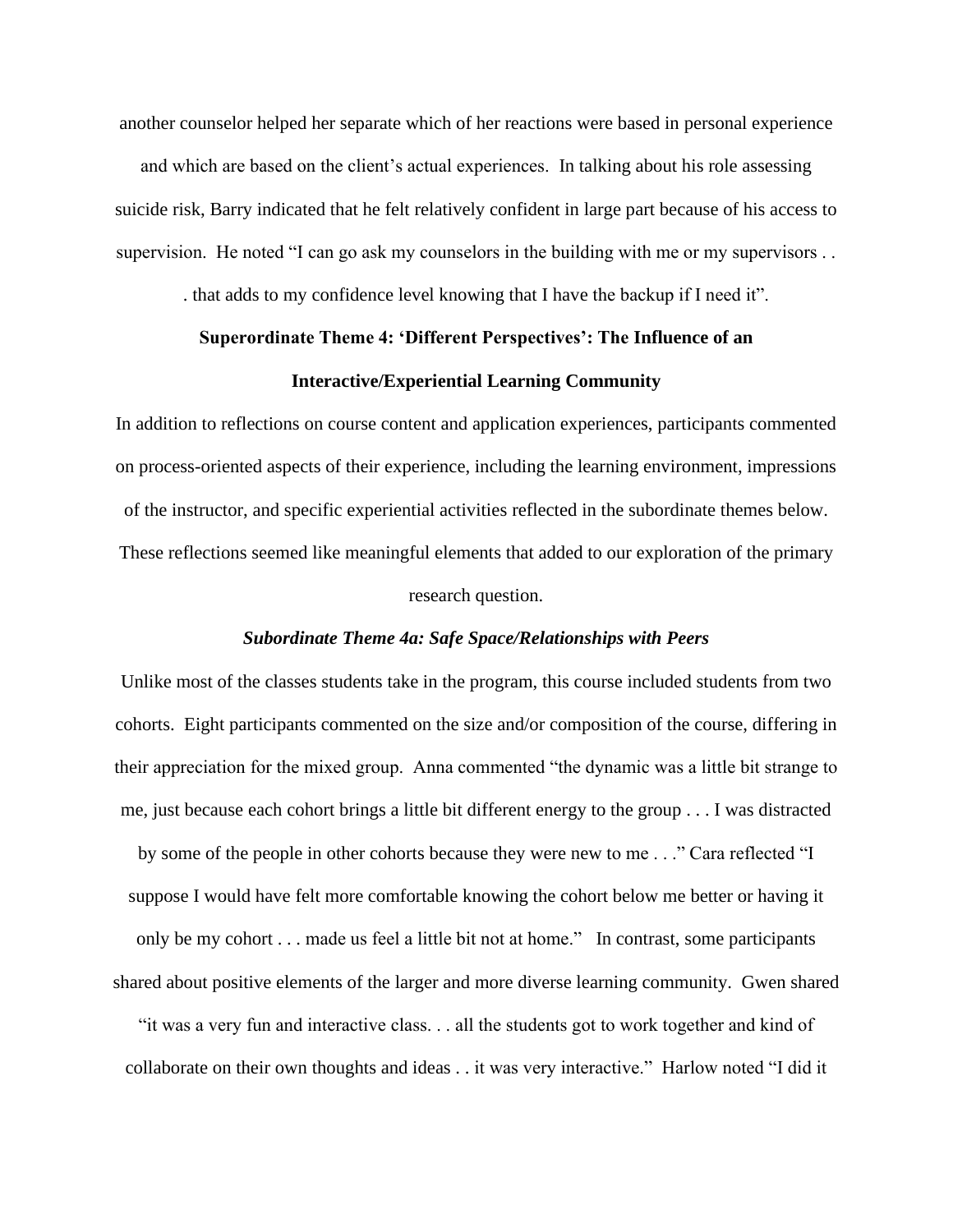[role play] with two different third year students . . . they were more experienced, it was really good to see their skills and how they incorporate that into their counseling."

### *Subordinate Theme 4b: The Person of the Instructor*

Six participants mentioned the course instructor specifically, noting the positive role she played in their learning experience. They seemed to appreciate the instructor's expertise, noting research involvement and personal experience, as well as the genuine enthusiasm she brought to

her teaching of the subject. Ellie commented that the instructor "is awesome . . . she's passionate." Inis said she thinks the instructor "does a really good job sharing like personal insights and then like jut research she has been involved in." Barry stated "you can tell she was teaching about something she was passionate about. She has got a lot of experience and research

# in it. So I enjoyed that a lot."

### *Subordinate Theme 4c: Perspectives on Role-Playing*

Participants' reflected a mixed impressions regarding the role-plays, which were an integral component of the course. A slight majority  $(n=7)$  of participants shared positive impressions, whereas a minority expressed some dislike of the role-plays. In talking about her experience being a counselor in the role-plays, Jae noted "it felt natural . . . more natural than I expected it would . . . more of a conversation level than an interrogation. That was nice to just kind of go through it . . . gave me some reassurance and confidence." Harlow commented "the role-playing was really beneficial . . . going through the different steps and reiterating those several times, helped us learn those, to make it practical, to apply it." Fran shared she liked the role-plays because they gave her an opportunity to learn from her classmates, noting that she could "hear what they had to say and how they approached it, maybe it was a little different, maybe there were things that you liked about what they did."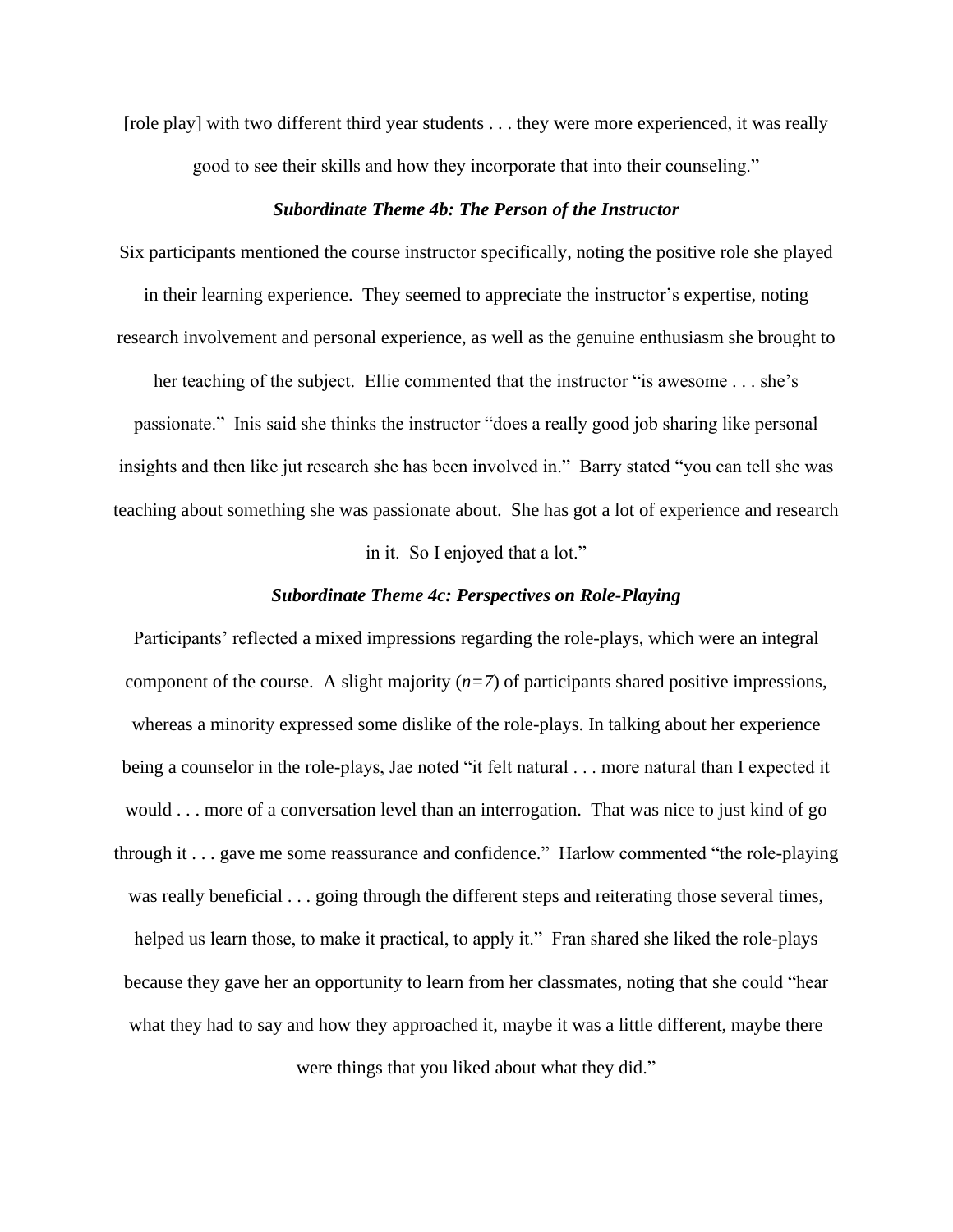A few participants expressed negative opinions about role-playing, emphasizing the inauthentic nature. Anna shared "I don't think role-plays are genuine and authentic." Interestingly, despite her sentiments about the experience not feeling real, Anna later shared about another role-play experience that was "very triggering." She noted that as both the counselor and client she became emotional. Barry was clear in his opinion of role-plays, stating "well I will be up front and say I hate role playing, always, at any capacity . . . it is nerve-racking . . . gives me like anxiety." Fran commented on the client role, noting "I always struggle more being the client in any role play . . . I am not good at the whole fake being this other person thing. . . I always get really anxious and nervous as a client."

Five participants expressed appreciation for their experience being a client in the role-plays, citing enhanced perspective taking and empathy for real clients experiencing suicidal ideation. Cara stated "it is good to . . . put yourself in their shoes . . . how awkward it is to talk about that as the person who has suicidal ideation." In talking about her experience role-playing a client, Ellie shared that she realized "how resistant I might be . . . I tried to step into the heart and mind

of a person who is suffering those kinds of thoughts and I think it was good for me."

### **Discussion**

Results of the current study underscore the importance of intentional training related to suicide prevention. Participants reported increased confidence in conducting assessments, potentially increasing their likelihood to recognize and respond to suicide threat in their places of employment. Findings also suggest that teaching Master's students principles of suicide assessment could help facilitate the counselor's awareness of their role in suicide prevention and

foster skills in competent assessment. Participants reported a greater understanding of their responsibility in helping clients and the importance of raising concerns about suicide with clients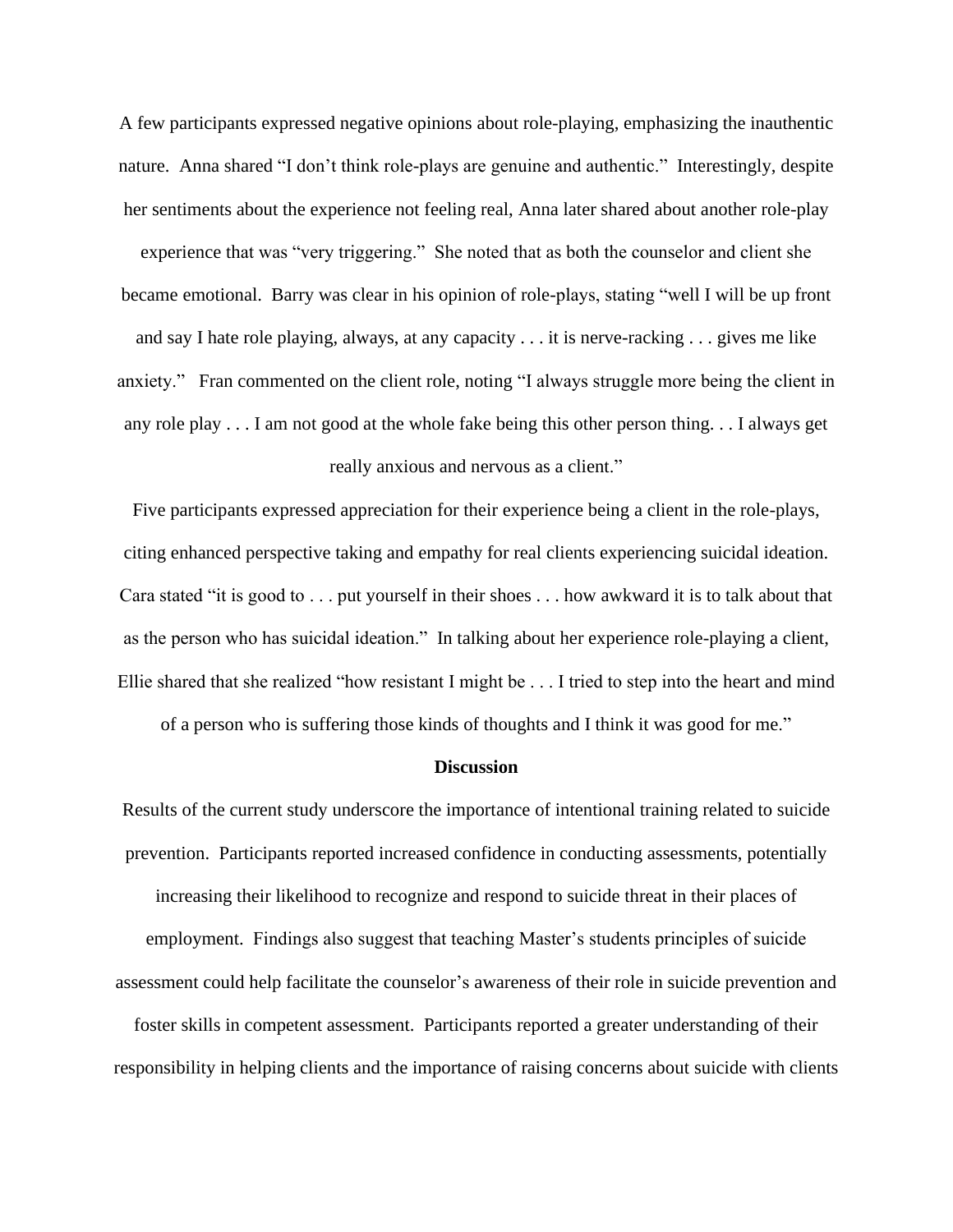directly after participating in the class. Participants also expressed feelings of empowerment in acknowledging suicide. These findings align with research indicating didactic and experiential

training are an effective approach to increasing participants' knowledge and confidence in suicide assessment (Gallo et al., 2019; Neimeyer et al., 2001: Shannonhouse et al., 2018) and intervention (Gallo et al., 2019), as well as enhancing performance outcomes (Daniels & Larson,

# 2001).

Findings also revealed students' areas of struggle in suicide assessment. Similar to the larger body of literature (Rudd, et al., 2001), counselors-in-training reported concerns about missing the signs of suicide in their clients. Despite these struggles, participants were able to identify speaking with supervisors (e.g., seeking consultation) as an important take away from their learning. Participants also identified the need for continued education, even after graduation and felt strongly about staying abreast of current trends and recommendations related to suicide. Experts within the field of suicidology also advocate for the use of consultation and supervision as well as continued professional development in suicide risk management (Rudd et al., 2001;

### Miller et al., 2013).

Lastly, participants expressed strong feelings about the use of experiential learning exercises (e.g., role-plays). Many of the participants believed the role-playing enhanced their understanding of how it might feel for a client to express suicidal thoughts and how it increased their empathy for the client. Similarly, Cross et al. (2011) found that the use of scenarios provided a glimpse of what clients experience and therefore, increased participants' feelings of empathy with clients. Some of the participants also noted the mixed emotions they had toward participating in role-playing; not enjoying the simulation but recognizing the value of completing the activity. These realizations are similar to Miller and colleagues (2013), who noted the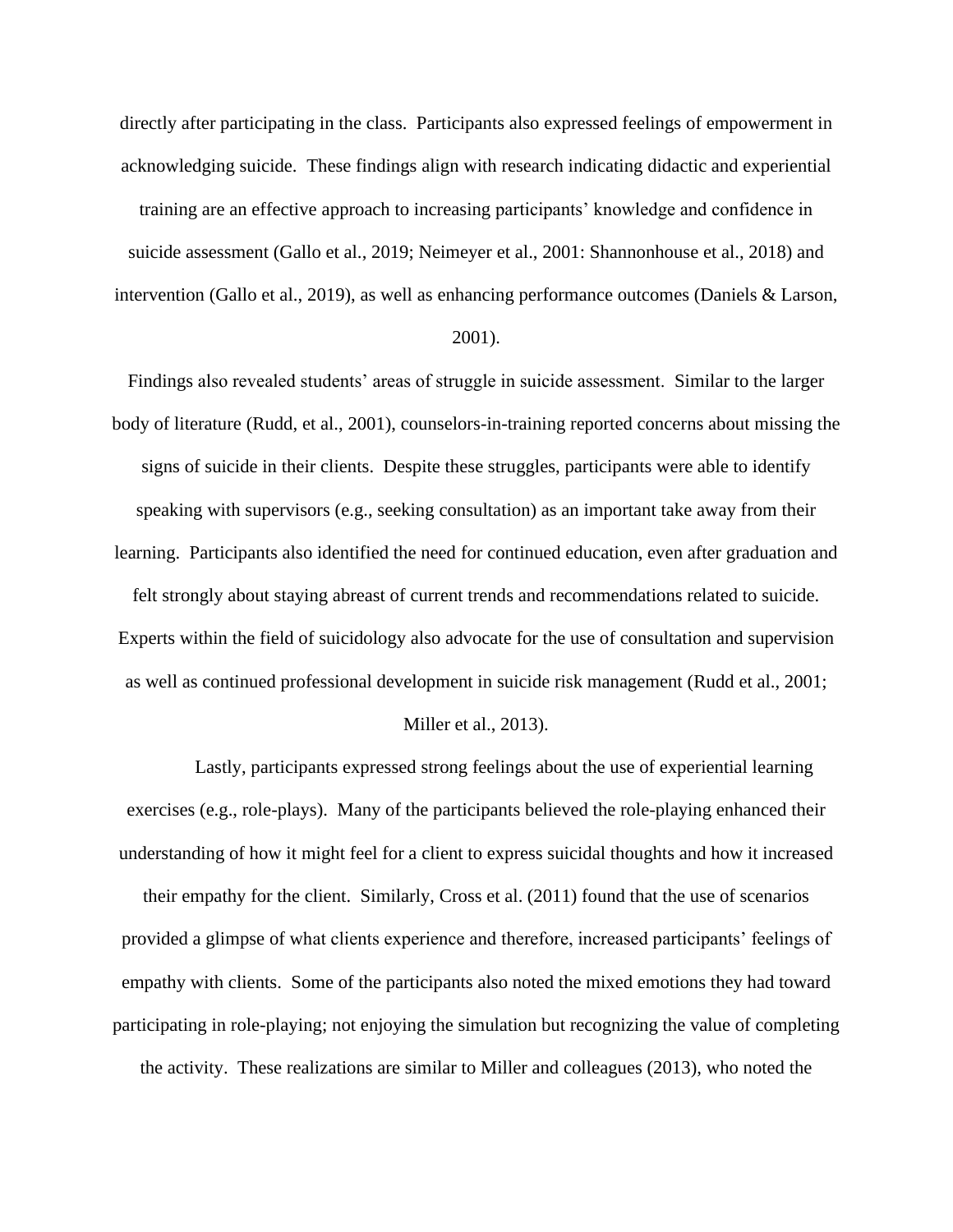importance for counselor educators to evaluate the levels of discomfort in their students. They recognized the fear and anxiety that is created for counselors-in-training when learning and practicing suicide assessment skills. Nevertheless, the American Association of Suicidology and other experts in the field of suicide recognize the importance of skills-based demonstrations in suicide risk assessment and recommend these methods be used (Schmitz, et al., 2012).

### **Limitations**

Although we followed best practices in designing and conducting this qualitative study, there are some limitations to address and consider when reviewing the findings. First, the use of a single, one-time method of data collection (e.g., interviews) may have limited the participants'

opportunities to share their experiences. However, the team sent a follow-up email to participants that included the results and themes with an invitation to respond. Another limitation includes the possibility of participant bias. Although the study was conducted after grades were submitted, participants may have felt obligated to participate or report generally more positive experiences based on being students in our program. Although waiting until students graduated may have reduced this bias, because some students were in their second year of a three year program, we decided to conduct interviews in the spring semester. The use of a graduate assistant to invite participants and conduct the interviews may have helped with this limitation, although may not have eliminated social desirability bias. Additionally, although it is possible that students who enrolled in the course as an elective (primarily second year students) may have had greater levels of interest in suicide prevention relative to those who were required to take the course (majority of third year students enrolled), those in the YBHI track selected that track due to their interest in youth behavioral health. Thus, it is likely that the majority of

students enrolled in the course were interested in youth suicide prevention.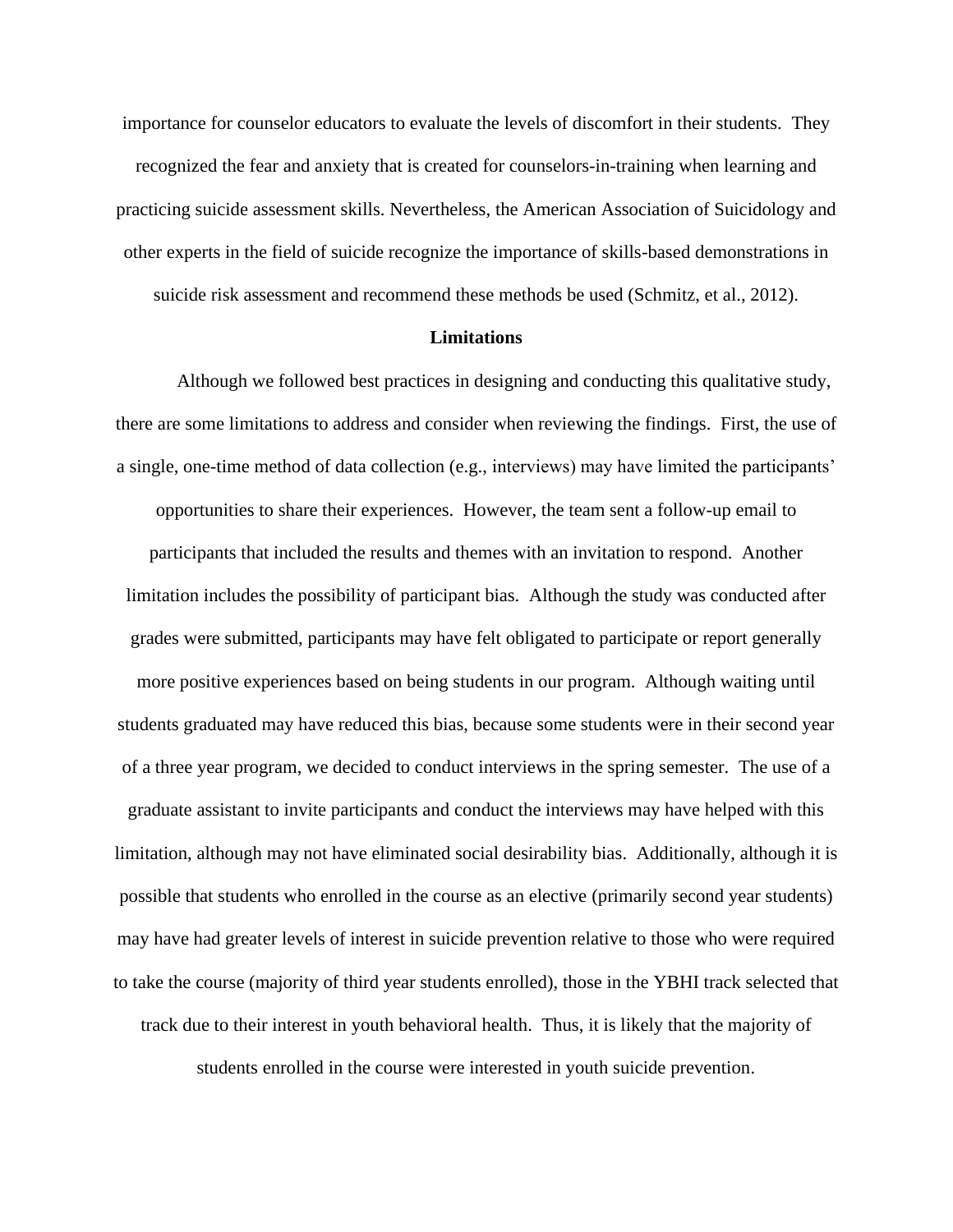#### **Implications and Future Research**

Counselor educators can play a pivotal role in providing and advocating for suicide training to both future and practicing counselors in their communities to help fill this need and help practitioners stay abreast of best practices. Findings from this study provide important implications for counselor educators and supervisors. First, providing a suicide prevention course that allows students to wrestle with the concept of suicide, explore their own feelings about suicide, and consider how they would approach someone who is suicidal, is important for counselor development and building self-efficacy. One way to support students in learning about suicide prevention is using a values inventory that includes issues related to suicide. Statements such as "I believe suicide is wrong", "individuals have a right to suicide", and "I would feel ashamed if someone I know died by suicide" are a few of the prompts that encourage reflection and discussion. Using this activity provides opportunities for students to discuss their reactions to clients with suicidal ideation within the classroom setting, as well as to for instructors to provide structured feedback time during role-play experiences and supervising counseling sessions

### specific to the topic of suicide.

In addition, an experiential component, such as role-playing, has been found to increase participants' learning (Gallo et al., 2019; Cross et al., 2011) and is strongly recommended by the

American Association of Suicidology. Role-playing allows students to experience the awkwardness or discomfort that may come from directly asking someone about suicide. Though some may feel the situation is not "real" and therefore, disingenuous, this feeling may also be worthy of discussion and investigation. A recommendation based on this study is to include role-plays with clients of different ages, with varying degrees of suicidal ideation and levels of risk, and of different cultural groups. Additionally, a unique feature of the course presented in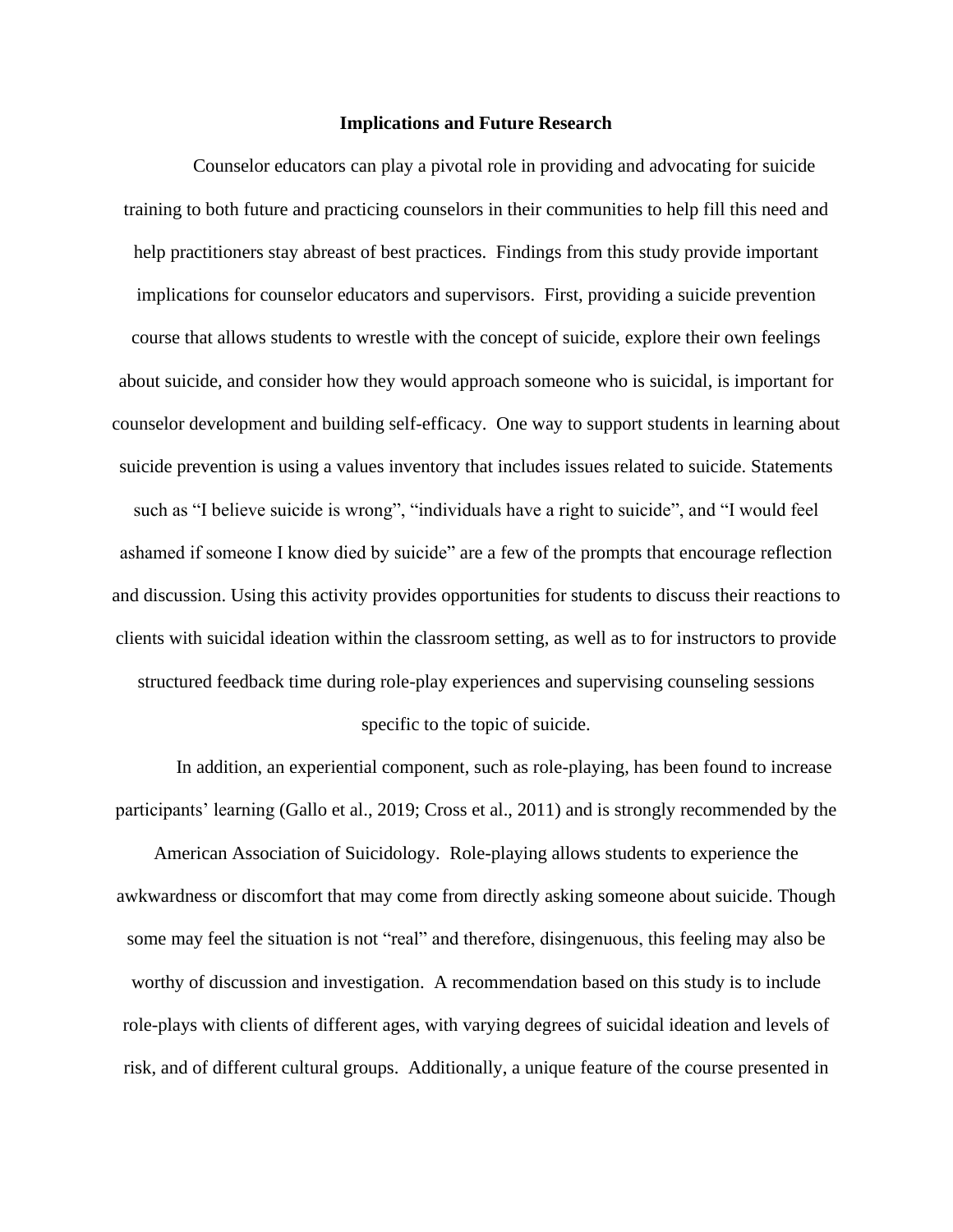this study was the integration of an experiential component that occurred outside of the classroom. Structuring the suicide prevention course so that students have both in-class roleplays, as well as the experience to conduct a supervised suicide assessment with a client through practicum or internship placements may enhance learning and student self-efficacy.

Another implication is emphasizing the counselor educator or supervisors' work in supporting students and counselors' acceptance of, and tolerance for, the uncertainty and complexity involved in suicide assessment. There is a large amount of fear and anxiety that can surface for counselors, both experienced and inexperienced, when working with individuals who are suicidal. Addressing these fears in a safe and supportive environment, and acknowledging that assessing for suicide is not about predicting the unpredictable, but rather acquiring the skills to more competently evaluate clients, can be both empowering and motivating. Normalizing the common fears and the trepidation that accompanies working with clients around the topic of suicide can help students move beyond their own feelings and focus on the client. Counselor educators can develop role-plays that include clients with active suicidal ideations and plans so that students can work through these challenging situations with the support of the instructor. Further, the instructor can model how to manage these situations effectively so that students can gain competence both from observing and practicing these skills. Counselor educators and supervisors can play a valuable role in providing consultation, acknowledging that we all need

opportunities for feedback and guidance in difficult situations.

Future research examining the effects of continued consultation related to suicide, outside of one's graduate training, could provide valuable information for both counselor education and within the field of suicidology. A frequent finding in the literature is that many mental health providers do not engage in continuous education related to suicide prevention. This finding has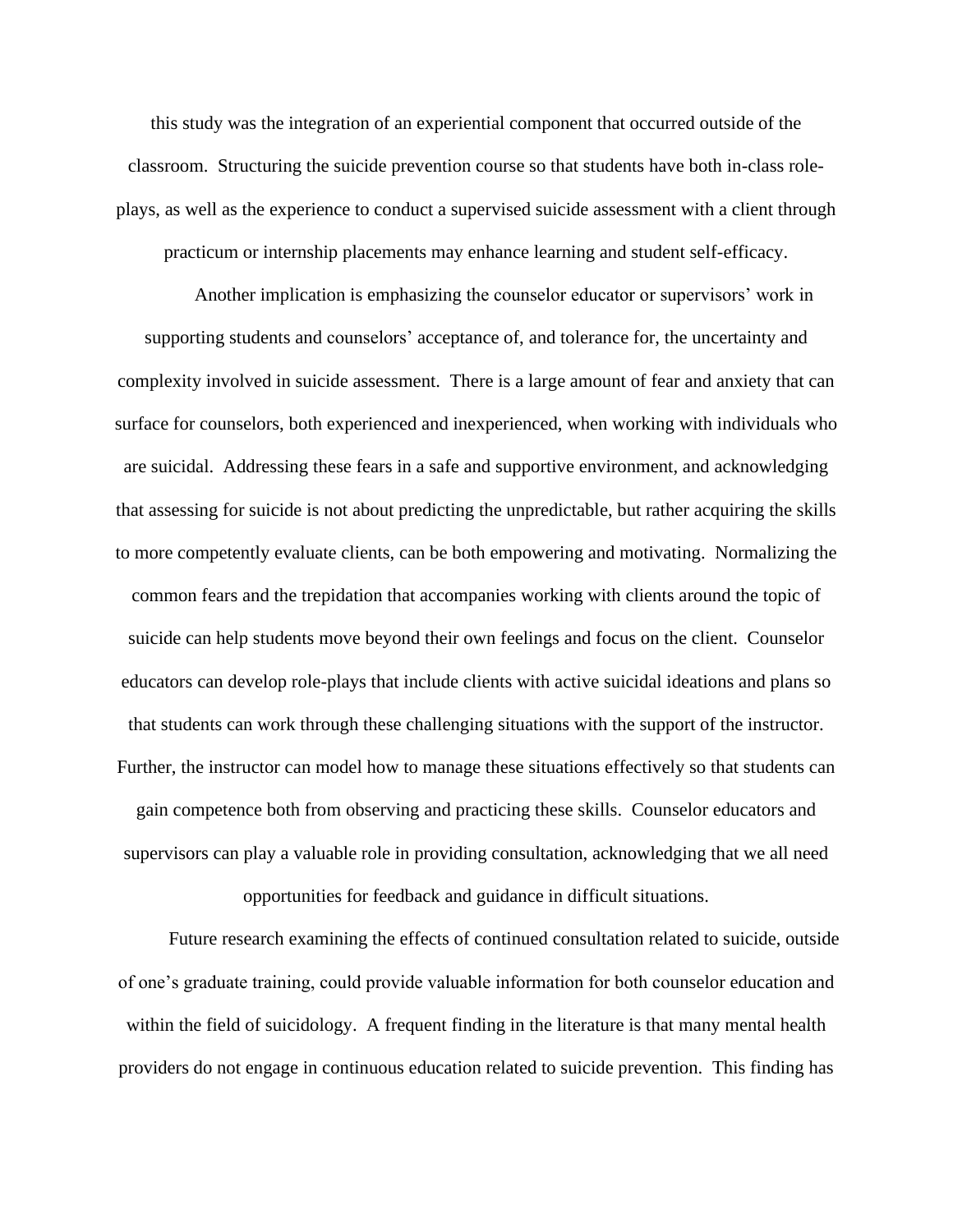been supported in numerous studies, stating that counselors who report lower levels of selfefficacy and competence, have varied years of experience (Oordt et al., 2009). In other words, even if one has been a counselor for many years, unless they are seeking training/consultation in suicide risk assessment, they may not have acquired the skills to competently assess for suicide.

# **Funding**

This project was supported by the Health Resources and Services Administration (HRSA) of the U.S. Department of Health and Human Services (HHS) under grant number G02HP30576, Behavioral Health Workforce Education and Training, award amount of \$214,270.00. This information or content and conclusions are those of the author and should not be construed as the official position or policy of, nor should any endorsements be inferred by HRSA, HHS or the U.S. Government.

# **Declaration of Interest**

The author(s) declared no potential conflicts of interest with respect to the research, authorship, and/or publication of this article.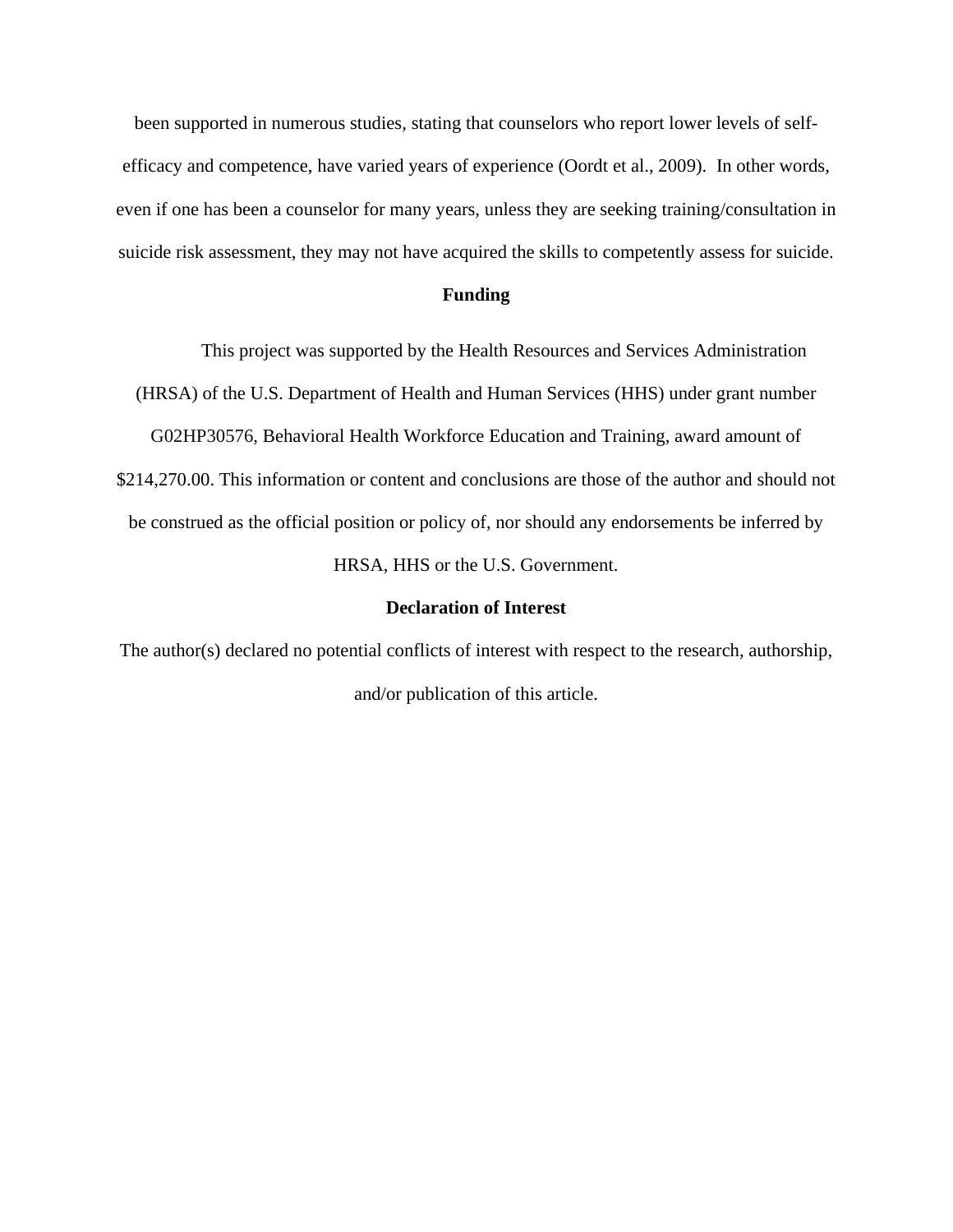### **References**

American Association of Suicidology. (2004*). Core competencies for the assessment and management of individuals at risk for suicide*. [http://www.suicidology.org/Portals/14/docs/Training/RRSR\\_Core\\_Competencies.pdf](http://www.suicidology.org/Portals/14/docs/Training/RRSR_Core_Competencies.pdf) American Association for Suicidology. (2018). *Recognizing and responding to suicide risk: Essential skills for counselors*. http://www.suicidology.org/training-accreditation/rrsr American Counseling Association. (2014). *2014 ACA code of ethics.* Author. Barrio Minton, C. B. A., & Pease-Carter, C. (2011). The status of crisis preparation in counselor education: A national study and content analysis. *Journal of Professional Counseling: Practice, Theory, and Research, 38*, 5-17. https://doi.org/10.1080/15566382.2011.12033868 Binkley, E. E., & Leibert, T. W. (2015). Prepracticum counseling students' perceived preparedness for suicide response. *Counselor Education & Supervision, 54,* 98-108. https://doi.org/10.1002/ceas.12007 Center for Collegiate Mental Health. (2019, January). 2018 Annual Report (Publication No. STA 19-180). Centers for Disease Control (CDC). (n.d.). WISQARS fatal injury 2018 data. Retrieved on November 16, 2020 from <https://www.cdc.gov/injury/wisqars/fatal.html> Cross, W. F., Seaburn, D., Gibbs, D., Schmeelk-Cone, K., White, A. M., & Caine, E. D. (2011). Does practice make perfect? A randomized control trial of behavioral rehearsal on suicide prevention gatekeeper skills. *Journal of Primary Prevention, 32,* 195-211. . https://doi.org/10.1007/s10935-011-0250-z Daniels, J. A., & Larson, L. M. (2001). The impact of performance feedback on counseling selfefficacy and counselor anxiety. *Counselor Education and Supervision, 41,* 120–130. https://doi.org/10.1002/j.1556-6978.2001.tb01276.x Finaly, L. (2011). *Phenomenology for therapists: Researching the lived world*. Wiley. Gallo, L. L., Doumas, D., Moro, R., Midgett, A., & Porchia, S. (2019). Evaluation of a youth suicide prevention course: Increasing counseling students' knowledge, skills, and selfefficacy. Journal of Counselor Preparation and Supervision, 12 (3). https://repository.wcsu.edu/jcps/vol12/iss3/9 Hays, D., Wood, C., Dahl, H., & Kirk-Jenkins, A. (2016). Methodological rigor in Journal of Counseling & Development qualitative research articles: A 15-year review. *Journal of Counseling and Development, 94*, 172-183. Ivey-Stephenson, A. Z., Demissie, Z., Crosby, A. E., Stone, D. M., Gaylor, E., Wilkins, N., Lowry, R., & Brown M. (2020). Suicidal ideation and behaviors among high school students-Youth risk behavior survey, United States, 2019. Retrieved from <https://www.cdc.gov/mmwr/volumes/69/su/pdfs/su6901a6-H.pdf> Johns, M. M., Lowry, R., Haderxhanah, L. T., Rasberry, C. N., Robin, L., Scales, L., Stone, D., & Suarez, N. A. (2020). Trends in violence victimization and suicide risk by sexual identity among high school students-youth risk behavior survey, United States, 2015- 2019. Retrieved from https://www.cdc.gov/mmwr/volumes/69/su/pdfs/su6901a3-H.pdf Joiner, T. (2005). *Why people die by suicide*. Harvard University Press. Juhnke, G. A. (1994). Teaching suicide risk assessment to counselor education students. *Counselor Education and Supervision, 34*, 52-58.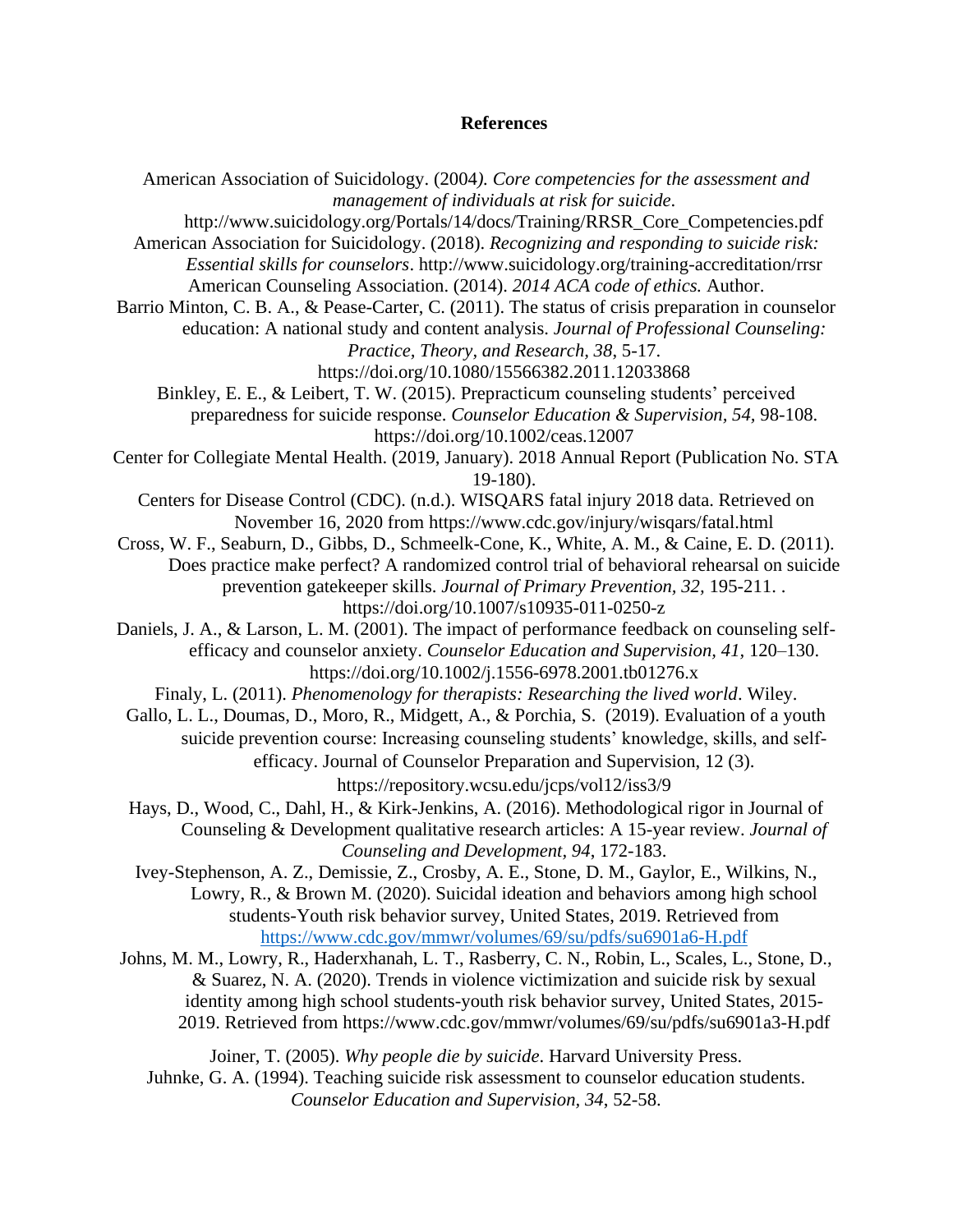Juhnke, G. A., Granello, D. H. & Granello, P. F. (2011). *Suicide Self-Injury and Violence in the Schools*. Wiley & Sons.

King, C. A., Foster, C. E., & Rogalski, K. M. (2013). Teen suicide risk: A practitioner guide to screening, assessment and management. Guilford Press.

Larkin, M., & Thompson, A. R. (2011). Interpretative phenomenological analysis in mental health and psychotherapy research. In D. Harper & A. R. Thompson (Eds.), *Qualitative research methods in mental health and psychotherapy: A guide for students and practitioners*. Wiley-Blackwell.

McAdams, C. R., & Foster, V. A. (2000). Client suicide: Its frequency and impact on counselors. *Journal of Mental Health Counseling, 22*, 107– 121.

Miller, L. G., McGlothlin, J. M., & West, J. D. (2013). Taking the fear out of suicide assessment and intervention: A pedagogical and humanistic practice. *Journal of Humanistic Counseling, 52,* 106- 121. https://doi.org/10.1002/j.2161-1939.2013.00036.x

Miller, R. M., Chan, C. D., & Farmer, L. B. (2018). Interpretative phenomenological analysis: A contemporary approach. *Counselor Education and Supervision, 57*, 240-254. https://doi.org/10.1002/ceas.12114

Neimeyer, R. A., Fortner, B., & Melby, D. (2001). Personal and professional factors and suicide intervention skills. *Suicide and Life-Threatening Behavior, 31,* 71-82. https://doi.org/10.1521/suli.31.1.71.21307

Oordt, M. S., Jobes, D. A., Fonseca, V. P., & Schmidt, S. M. (2009). Training mental health professionals to assess and manage suicidal behavior: Can provider confidence and practice behaviors be altered? *Suicide and Life-Threatening Behavior, 39*, 21-32.

Pietkiewicz, I., & Smith, J. A. (2014). A practical guide to using interpretative phenomenological analysis in qualitative research psychology. *Psychological Journal, 20,* 7-14. doi:10.14691/CPPJ.20.1.7

Rudd, M. D., Joiner, T., & Rajab, M. H. (2001). *Treating suicidal behavior: An effective, timelimited approach*. Guilford.

Sawyer, C., Peters, M. L, & Willis, J. (2013). Self-efficacy of beginning counselors to counsel clients in crisis. *The Journal for Counselor Preparation and Supervision, 5,* 30-43. . http://dx.doi.org/10.7729/52.1015

Schmitz, W. M., Allen, M. H., Feldman, B. N., Gutin, N. J., Jahn, D. R., Kleespies, P. M., . . . & Simpson, S. (2012). Preventing suicide through improved training in suicide risk assessment and care: An American association of suicidology task force Report addressing serious gaps in U.S. mental health training. *Suicide and Life-Threatening Behavior, 42,* 292-304. https://doi.org/10.1111/j.1943-278X.2012.00090.x

Shannonhouse, L. R., Elston, N., Lin, YW. D., Chase Mize, M., Rumsey, A., Rice R., Wanna, R., & Porter, M. J. (2018). Suicide intervention training for counselor trainees: A quasiexperimental study on skill retention. *Counselor Education and Supervision, 57*, 194-210. https://doi.org/10.1002/ceas.12110

Smith, J. A., Flowers, P., & Larkin, M. (2009). *Interpretative phenomenological analysis: Theory, method, and research.* Sage.

Soleimanpur, S., Geierstanger, S.P., Kaller, S., McCarter, V., & Brindis, C.D. (2010). The role of school health centers in health care access and client outcomes. American Journal of *Public Health, 100*, 1597-1603.